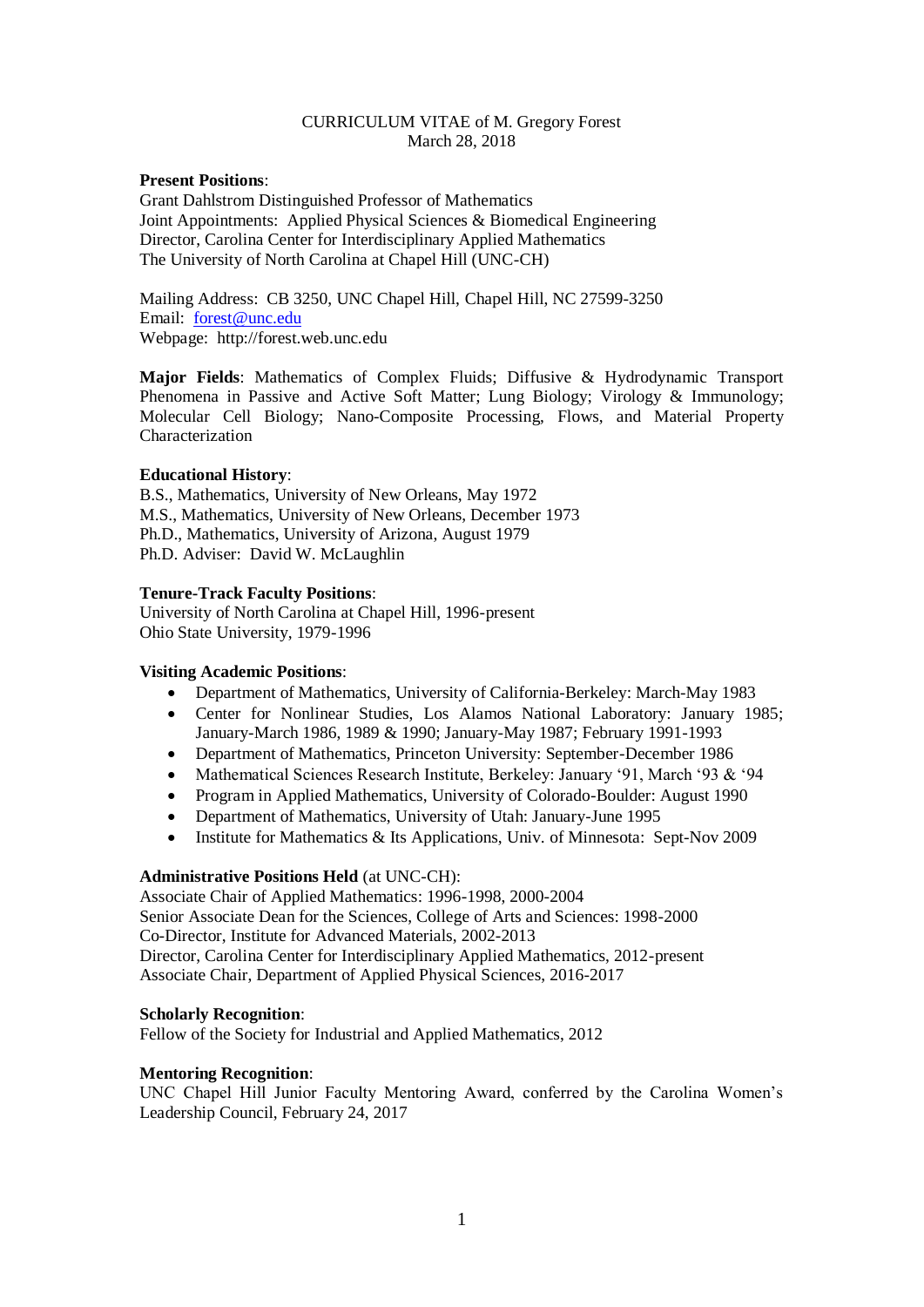#### **Consulting Experience**:

Los Alamos National Laboratory; Hoechst-Celanese Corporation, Charlotte, NC; Corning, Inc., Corning, NY; Liquidia Technologies, Durham, NC

**Startup Companies**: Path BioAnalytics (Scientific Founder, no longer associated); Carolina Modeling & Simulation LLC (Founder); Artificial Intelligence Tracking Solutions (AITS) LLC (Co-Founder with Jay Newby & Sam Lai)

## **Publications**

- 1. Multiphase averaging and the inverse spectral solution of the KdV equation (with H. Flaschka and D.W. McLaughlin), Comm. Pure Appl. Math., Vol. 33, 739-784 (1980)
- 2. Spectral theory for the periodic sine-Gordon equation: a concrete viewpoint (with D.W. McLaughlin), J. Math. Phys., Vol. 23(7), 1248-1277 (1982)
- 3. Modulations of sinh-Gordon and sine-Gordon wavetrains (with D.W. McLaughlin), Studies in Appl. Mathematics, Vol. 68, 11-59 (1983)
- 4. On the modulational stability of two-phase sine-Gordon wavetrains (with N. Ercolani and D.W. McLaughlin), Studies in Applied Math., Vol. 71(2), 91-101 (1985)
- 5. Modulations of perturbed sine-Gordon wavetrains (with D.W. McLaughlin), SIAM J. Applied Math., Vol. 44(2), 287-300 (1984)
- 6. The geometry of real sine-Gordon wavetrains (with N. Ercolani), Comm. Math. Physics, Vol. 99, 1-49 (1985)
- 7. Modulational instabilities of periodic sine-Gordon waves: a geometric analysis (with N. Ercolani and D.W. McLaughlin), Lectures in Appl. Math., Vol. 23, 149-166 (1985)
- 8. Oscillations and instabilities in near integrable pde's (with N. Ercolani and D.W. McLaughlin), Lectures in Applied Mathematics, Vol. 23, 3-46 (1985)
- 9. The origin and saturation of modulational instabilities (with N. Ercolani and D. W. McLaughlin), Physica D, Vol. 18, 472-474 (1986)
- 10. Geometry and modulation theory for the periodic nonlinear Schrödinger equation (with J. E. Lee), IMA Volumes in Mathematics and Its Applications, Vol. 2, 35-70, Springer-Verlag (1986)
- 11. A one-dimensional theory for viscoelastic fluid jets, with application to extrudate swell and draw-down under gravity (with S. Bechtel and D. Bogy), Journal of Non-Newtonian Fluid Mechanics, Vol. 21, 273-308 (1986)
- 12. A quasi-periodic route to chaos in a near-integrable PDE (with A. Bishop, D. W. McLaughlin and E. Overman), Physica D, Vol. 23, 293-328 (1986)
- 13. Hamiltonian structure for the modulation equations of a sine-Gordon wavetrain (with N. Ercolani, D.W. McLaughlin, and R. Montgomery), Duke Mathematical Journal Vol. 55(4), 949-983 (1987)
- 14. Effective stress rates of viscoelastic free jets (with S. Bechtel and K. Lin), J. Non-Newtonian Fluid Mechanics, Vol. 26, 1-41 (1987)
- 15. On the behavior of viscoelastic free jets with elliptical cross-section (with S. Bechtel and K. Lin), J. Non-Newtonian Fluid Mechanics, Vol. 27, 87-126 (1988)
- 16. Correlations between chaos in the perturbed sine-Gordon equation and finite modal equations, Proceedings of Fourth Inter. Conf. on Nonlinear Evol. Eq. and Dyn. Syst., Montpellier, France, June 1987, edited by J. Leon, World Scientific (1988) An extended abstract in Proceedings Cornell MSI Workshop, May (1987)
- 17. Geometry of the modulational instability III. Homoclinic orbits (with N. Ercolani and D.W. McLaughlin), Physica D, Vol. 43, 349-384 (1990)
- 18. 1-D closure models for 3-D incompressible viscoelastic free jets: von Kármán flow geometry and elliptical cross-section (with S. Bechtel, D. Holm, and K. Lin), J. Fluid Mechanics, Vol. 196, 241-262 (1988)
- 19. A quasiperiodic route to chaos in a near-integrable p.d.e.: homoclinic crossings (with A.R. Bishop, D.W. McLaughlin, and E.A. Overman), Physics Letters A, Vol. 127, 335- 340 (1988)
- 20. Geometry of the modulational instability, Part I: Local analysis (with N. Ercolani and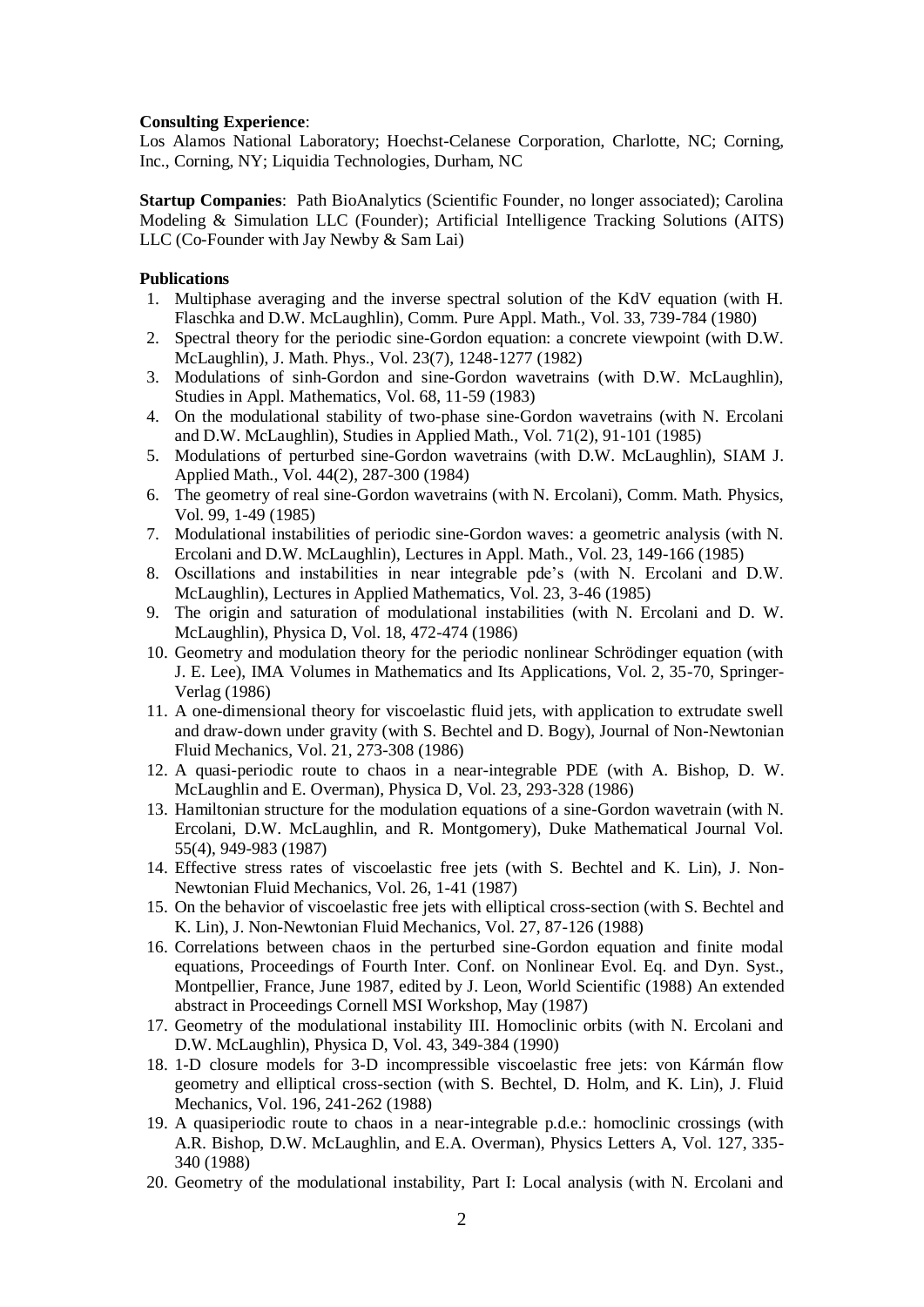D.W. McLaughlin), Memoirs of the A.M.S., unpublished.

- 21. Geometry of the modulational instability, Part II: Global analysis (with N. Ercolani and D.W. McLaughlin), Memoirs of the A.M.S., unpublished.
- 22. Modal representations of chaotic attractors for the driven, damped pendulum chain (with A.R. Bishop, D.W. McLaughlin, and E.A. Overman), Phys. Lett. A, Vol. 144, 17-25 (1990)
- 23. Numerical evidence for global bifurcations leading to switching phenomena in long Josephson junctions (with S. Pagano, R. Parmentier, et.al.), Journal of Wave Motion, Vol. 22, 213-226 (1990)
- 24. Correlations between chaos in a perturbed sine-Gordon equation and a truncated model system, (with A.R. Bishop, R. Flesch, D.W. McLaughlin, and E.A. Overman), SIAM Journal of Math. Analysis, Vol. 21(6), 1-26 (1990)
- 25. Change-of-type behavior in viscoelastic slender jet models (with Q. Wang), Theoretical and Computational Fluid Dynamics, Vol. 2, 1-25 (1990)
- 26. Numerical inverse spectral transform for the periodic sine-Gordon equation: theta function solutions and their linearized stability, (with R. Flesch and A. Sinha), Physica D, Vol. 48, 169-231 (1991)
- 27. Modeling fiber-spinning processes with a comprehensive perturbation theory, (with S. E. Bechtel and J. Cao), FED - Vol. 124, refereed proceedings of symposium on Recent Developments in Non-Newtonian Flows and Industrial Applications, ASME Press (1991)
- 28. Frequency and phase locking of spatially periodic perturbed sine-Gordon breather trains, (with S. P. Sheu and A. Sinha), SIAM J. Applied Mathematics, Vol. 52(3), 746-761 (1992)
- 29. Enhancement of optical bistability by periodic layering, (with R. Camassa and R. Knapp), Nonlinearity, Vol. 5, 721-742 (1992)
- 30. Practical applications of a higher order perturbation theory for slender viscoelastic jets and fibers, (with S. Bechtel and J. Cao), Journal of Non-Newtonian Fluid Mechanics (JNNFM), Vol. 41, 201-273 (1992)
- 31. Closure to all orders in 1-D models for slender viscoelastic free jets: An integrated theory for axisymmetric torsionless flows, (with S. Bechtel and K. Lin), Journal of Stability and Applied Analysis of Continuous Media, Vol. 2, 1-43 (1992)
- 32. Instability-driven energy transport in nearly integrable, many degree-of-freedom Hamiltonian systems, (with C. Goedde and A. Sinha), Physical Review Letters Vol. 68(18), 2722-2725 (1992)
- 33. Non-isothermal modeling of fiber spinning, (with S. Bechtel and Q. Wang), refereed proceedings of Symposium on Recent Advances in Non-Newtonian Fluid Flows, 1992 Winter Annual Meeting, ASME, edited by D.A. Siginer, Vol. 153, 37-48, ASME Press, New York (1992)
- 34. Illustration of an optimization procedure for fiber-spinning operating conditions: Maximum draw ratio under a Maxwell thin-filament model, (with S. Bechtel, J. Cao), Journal of Rheology, Vol. 37 (2), 237-287 (1993)
- 35. Fully nonlinear modal equations for nearly integrable partial differential equations, (with N. Ercolani, D. McLaughlin and A. Sinha), Journal of Nonlinear Science, Vol. 3, 393- 426 (1993)
- 36. Chaotic transport and integrable instabilities in a nearly integrable, Hamiltonian, discrete sine-Gordon lattice, (with C. Goedde and A. Sinha), Physica D, Vol. 67, 347-386 (1993)
- 37. Dynamics of slender viscoelastic free jets, (with Q. Wang), SIAM J. Appl. Math. Vol. 54(4), 996-1032 (1994)
- 38. A numerical study of nearly integrable modulation equations, (with A. Sinha), Singular Limits of Dispersive Wave Equations, edited by N. Ercolani, I. Gabitov, D. Levermore and D. Serre, Plenum Publishing (1994)
- 39. Computation and stability of fluxons in a singularly perturbed sine-Gordon model of the Josephson junction, (with D. Brown, B. Miller and N. A. Petersson), SIAM J. Appl.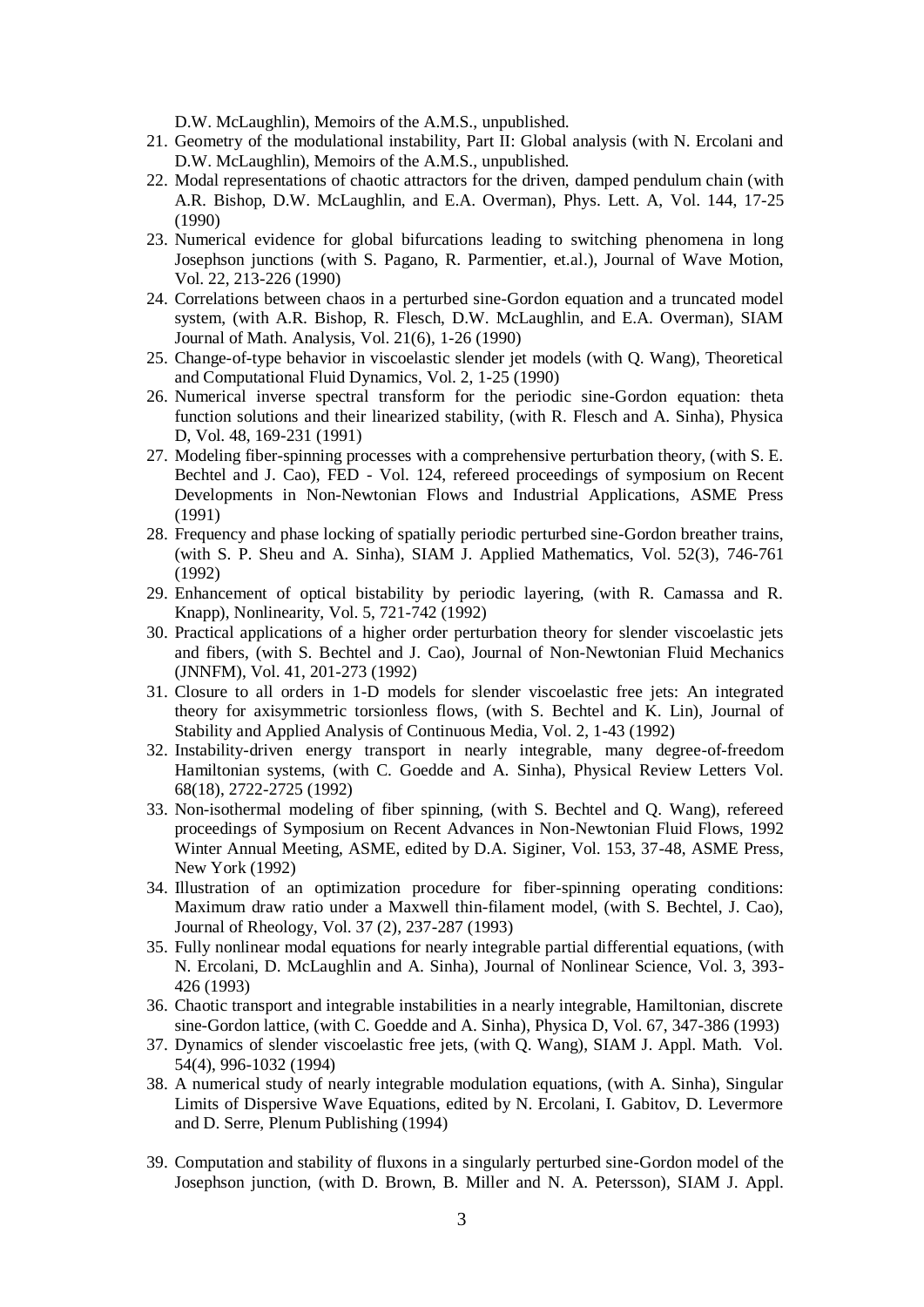Math., Vol. 54(4), 1048-1066 (1994)

- 40. Numerical simulations of non-isothermal fiber spinning processes, (with Qi Wang), Recent Advances in Non-Newtonian Flows, ASME Press, New York, refereed proceedings of ASME Summer Meeting, Lake Tahoe, June, 1994, edited by G. Vradis and D.A. Siginer (1994)
- 41. 1-D models for thin filaments of polymeric liquid crystals, (with Q. Wang and S.E. Bechtel), Developments in Non-Newtonian Flows, ASME Press, New York, refereed proceedings of ASME International Congress and Exposition, Chicago, IL, November 1994, edited by S.E. Bechtel and D. Siginer (1994)
- 42. Modeling failure in polymeric liquid filaments, with Q. Wang and S.E. Bechtel, Developments in Non-Newtonian Flows, ASME Press, New York, refereed proceedings of ASME International Congress and Exposition, Chicago, IL, November 1994, edited by S.E. Bechtel and D. Siginer (1994)
- 43. Symmetry-breaking instabilities and chaotic transport in Hamiltonian sine-Gordon discrete lattices, (with C. Goedde and A. Sinha), Mathematics and Computers in Simulation, Vol. 37, 323-339 (1994)
- 44. Torsional effects in high-order viscoelastic thin-filament models, (with S. Bechtel, K. Bolinger and J. Cao), SIAM J. Appl. Math., Vol. 55(1), 58-99 (1995)
- 45. A new model to determine dynamic surface tension and elongational viscosity using oscillating jet measurements, (with S.E. Bechtel, J.A. Cooper, N.A. Petersson, D.L. Reichard, A. Saleh, V. Venkataramanan), Journal of Fluid Mechanics, Vol. 293, 379-403 (1995)
- 46. Recovery of the Rayleigh capillary instability from slender 1-D inviscid and viscous models, (with S.E. Bechtel and C.D. Carlson), Physics of Fluids, Vol. 7(12), 2956-2971 (1995)
- 47. Modeling and computation of the onset of failure in polymeric liquid filaments, (with S.E. Bechtel and Q. Wang), JNNFM, Vol. 58, 97-129 (1995)
- 48. Thermomechanical equations governing a material with prescribed temperaturedependent density, with application to non-isothermal plane Poiseuille flow, (with D. Cao and S.E. Bechtel), J. Applied Mechanics Vol. 63(4), 1011-1018 (1996)
- 49. 1-D models for thin filaments of liquid crystalline polymers: coupling of orientation and flow in the stability of simple solutions, (with Q. Wang and S.E. Bechtel), Physica D Vol. 99(4), 527-554 (1997)
- 50. Exploiting accurate spinline measurements for elongational material characterization, (with V. Ramanan, V. Gauri, K. Koelling, S. Bechtel), J. Rheology, Vol. 41(2), 1-24 (1997)
- 51. One-dimensional isothermal spinning models for liquid crystalline polymer fibers, (with Q. Wang, S. Bechtel), J. Rheology, Vol. 41(4), 821-850 (1997)
- 52. Onset of oscillations in nonsoliton pulses in nonlinear dispersive fibers, (with Kenneth T-R McLaughlin), J. Nonlinear Science, Vol. 7, 43-62 (1998)
- 53. The effect of dynamic surface tension on the oscillation of slender elliptical Newtonian jets, (with S. E. Bechtel, N. Youssef, H. Zhou), J. Applied Mechanics, Vol. 65(3), 694- 704 (1998)
- 54. Viscoelastic free surface jets and filaments, (with S. E. Bechtel and J. Cao), invited contribution for Proceedings for the Symposium on Rheology and Fluid Mechanics of Nonlinear Materials, ASME International Mechanical Engineering Congress and Exposition, Dallas, TX (1998)
- 55. A thin-filament melt spinning model with radial resolution of temperature and stress, (with G. Henson, D. Cao, and S. Bechtel), J. Rheology (2), 329-360 (1998)
- 56. The role of microstructure in taming the Rayleigh instability of cylindrical jets, (with Q. Wang), Physica D, Vol. 123, 161-182 (1998)
- 57. Anisotropic microstructure-induced reduction of the Rayleigh instability for liquid crystalline polymers, (with Q. Wang), Physics Lett. A, Vol. 245, 518-526 (1998)
- 58. Free surface viscoelastic and liquid crystalline polymer fibers and jets, (with S. E.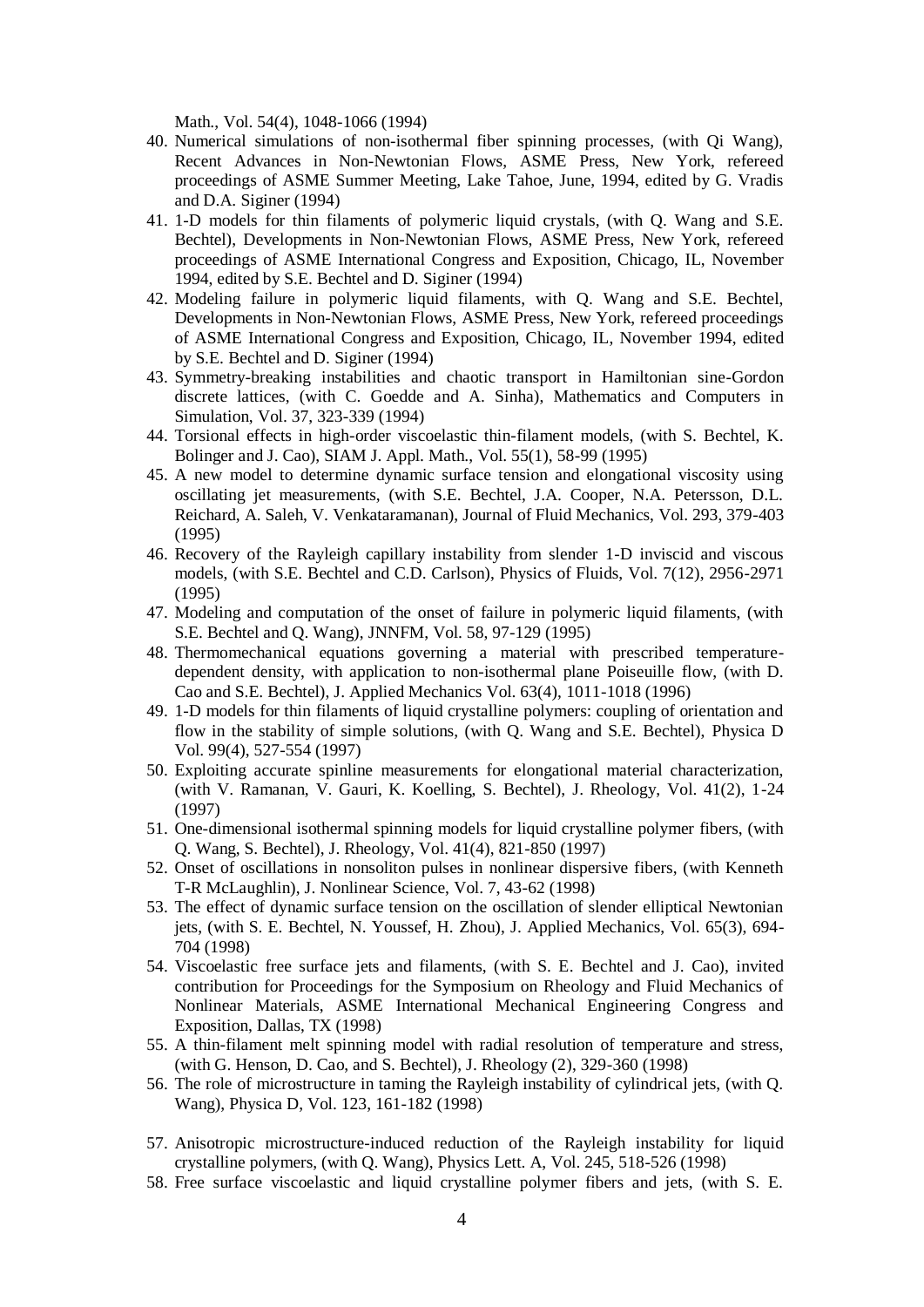Bechtel, Q. Wang, H. Zhou), invited book chapter in Advances in Non-Newtonian Flows and Rheology, Part B, 1069-1116, edited by D. Siginer, D. DeKee, R. Chhabra, Elsevier Science Publishers (1998)

- 59. Dynamics of free surface and pure elongational flows of liquid crystalline polymers, (with Q. Wang and H. Zhou), Rheology and Fluid Mechanics of Nonlinear Materials, edited by D. Siginer and D. DeKee, FED-Vol. 246, MD-Vol. 81, ASME, New York, 101-114 (1998)
- 60. An isothermal model for high-speed spinning of liquid crystalline polymer fibers-Coupling of flow, orientation, and crystallization, (with T. Ueda), JNNFM, Vol. 84, 109- 121 (1999)
- 61. Near-equilibrium dynamics of Doi models for liquid crystal polymer flows: catastrophic and regularized behavior, (with Q. Wang), JNNFM, Vol. 83, 131-150 (1999)
- 62. An anelastic, scale-separated model for mixing, with application to atmospheric transport phenomena, (with R. McLaughlin), Phy. Fluids, Vol. 11(4), 1-13 (1999)
- 63. On the exact solution of the geometric optics approximation of the defocusing nonlinear Schrodinger equation, (with O. Wright and K. T-R McLaughlin), Physics Letters A, Vol. 257, 170-174 (1999)
- 64. A model study of the spinning of thermotropic liquid crystalline polymers: Fiber performance predictions and bounds on throughput, (with Q. Wang and H. Zhou), Advances in Polymer Technology, Vol. 18(4), 314-335 (1999)
- 65. Non-soliton pulse evolution in normally dispersive optical fibers, (with N. Kutz and K. T-R McLaughlin), J. Optical Society of America B, Vol. 16(11), 1856-1862 (1999)
- 66. Nonhomogeneous patterns with core defects in elongational flows of liquid crystal polymers, (with Q. Wang and H. Zhou), J. Rheol., Vol. 43(6), 1573-1582 (1999)
- 67. Thermotropic liquid crystalline polymer fibers, (with H. Zhou and Q. Wang), SIAM J. Appl. Math, Vol. 60(4), 1177-1204 (2000)
- 68. Non-focusing instabilities in coupled, integrable nonlinear Schrodinger PDEs, (with O. Wright, D.W. McLaughlin, and D. Muraki), J. Nonlinear Science, Vol. 10, 291-331 (2000)
- 69. Exact banded patterns from a Doi-Marrucci-Greco model of nematic liquid crystal polymers, (with Q. Wang and H. Zhou), Physical Review E, Vol. 61(6), 6665-6672 (2000)
- 70. Homogeneous pattern selection and director instabilities of nematic liquid crystal polymers induced by elongational flows, (with Q. Wang and H. Zhou), Physics of Fluids, Vol. 12(3), 490-498 (2000)
- 71. On the construction of orbits homoclinic to plane waves in integrable coupled nonlinear Schrodinger systems, (with S. Sheu and O. Wright), Physics Letters A, Vol. 266, 24-33 (2000)
- 72. On the Backlund-Gauge transformation and homoclinic orbits of a coupled nonlinear Schrodinger system, (with O. Wright), Physica D: Nonlinear Phenomena, Vol. 141, 104- 116 (2000)
- 73. Some Riemann-Green functions for the geometric optics approximation of the defocusing nonlinear Schrodinger equation, (with O. Wright and K. T-R McLaughlin), refereed proceedings of the 16th IMACS World Congress (2000)
- 74. Methods for the exact construction of mesoscale patterns in rod-like nematic liquid crystal polymers, (with Q. Wang and H. Zhou), Physica D-Nonlinear Phenomena, Vol. 152, 288-309 (2001)
- 75. A model for a spreading and melting droplet on a heated substrate, (with D. M. Anderson and R. Superfine), SIAM J. Appl. Math., Vol. 61(5), 1502-1525 (2001)
- 76. On the flow-phase diagram for discotic liquid crystals in uniaxial extension and compression, (with Q. Wang and H. Zhou), Liquid Crystals, Vol. 28(5), 717-720 (2001)
- 77. Non-Newtonian viscous oscillating free surface jets, and a new strain-rate dependent viscosity form for flows experiencing low strain rates, (with S. Bechtel, K. Koelling, N.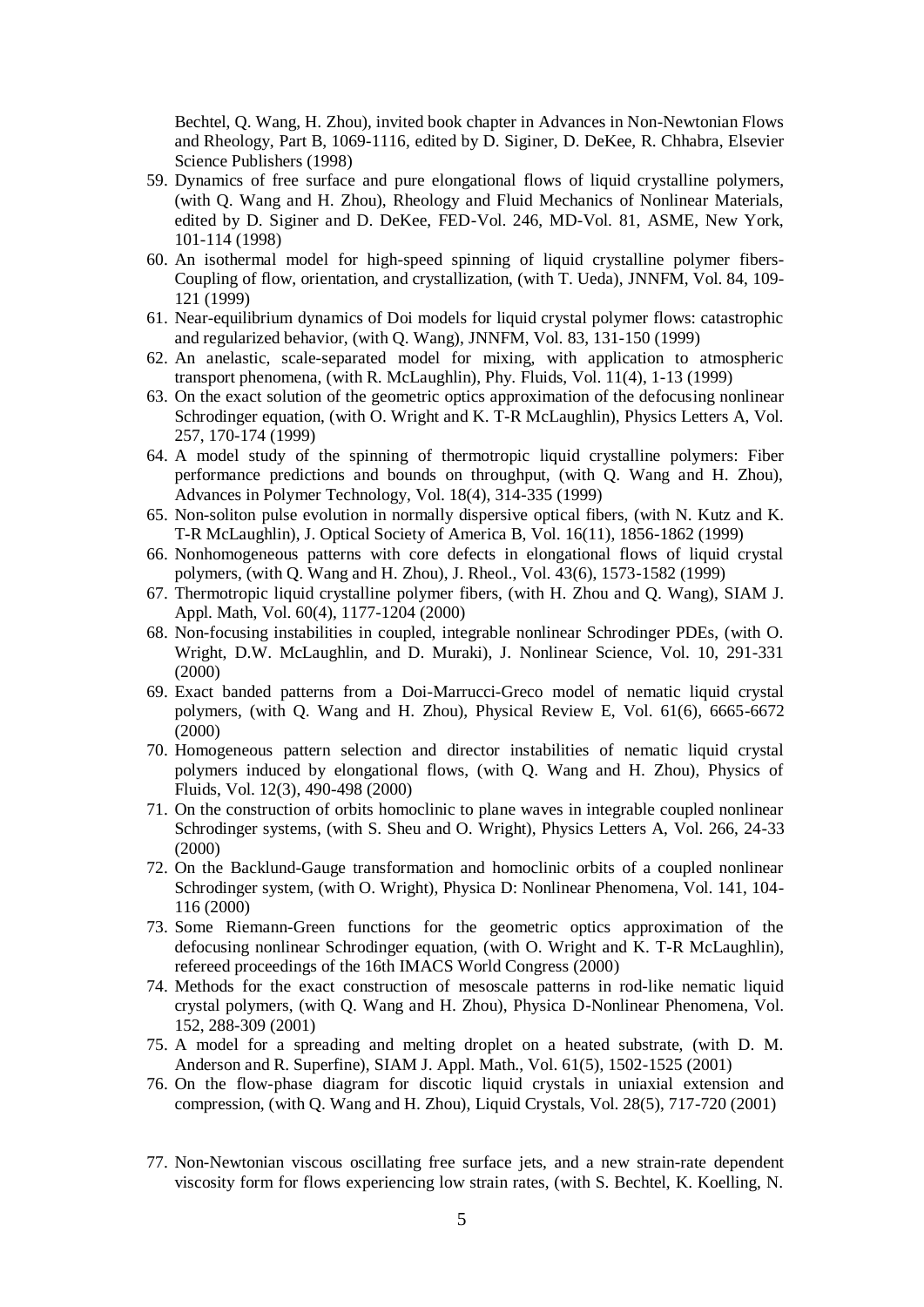Youseff, and H. Zhou), Rheol. Acta, Vol. 40, 373-383 (2001)

- 78. Transient behavior of thermal optical glass fiber drawing processes, (with H. Zhou), European J. Appl. Math, Vol. 12(4), 479-496 (2001)
- 79. Symmetries of the Doi kinetic theory for nematic polymers of arbitrary aspect ratio: at rest and in linear flows, (with Q. Wang and R. Zhou), Physical Review E, Vol. 66, 031712 (2002)
- 80. Explicit flow-aligned orientational distribution functions for dilute nematic polymers in weak shear, (with Q. Wang and R. Zhou), refereed proceedings of ASME International Mechanical Engineering Congress, N.O., La., IMECE2002-32185 (2002)
- 81. Full-tensor alignment criteria for sheared nematic polymers (with R. Zhou, Q. Wang), J. Rheology, Vol. 47(1), 105-128 (2003)
- 82. Monodomain response of finite-aspect-ratio macromolecules in shear and related linear flows, (with Q. Wang), Rheologica Acta, Vol. 42, 20-46 (2003)
- 83. An integrable model for stable:unstable wave coupling phenomena, (with O. Wright), Physica D, Vol. 178, 173-189 (2003)
- 84. Computational observation of a weakly compressible mixing barrier in idealized anelastic fluid equations, (with R. McLaughlin and H. Zhou), Physics of Fluids, Vol. 15(10), 2872-2885 (2003)
- 85. Thermal expansion models of viscous fluids based on limits of free energy, (with S. Bechtel, F. Rooney, Q. Wang), Phys. Fluids, Vol. 15(9), 2681-2693 (2003)
- 86. The weak shear kinetic phase diagram for nematic polymers, (with Q. Wang, R. Zhou), Rheologica Acta, Vol. 43(1), 17-37 (2004)
- 87. Internal constraint theories for thermal expansion of viscous fluids, (with S.E. Bechtel, F.J. Rooney), Int. J. Engineering Science, Vol. 42, 43-64 (2004)
- 88. Structure scaling properties of confined nematic polymers in plane Couette cells: the weak flow limit, (with Q. Wang, H. Zhou, R. Zhou), J. Rheology, Vol. 48(1), 175-192, January/February (2004)
- 89. Scaling behavior of kinetic orientational distributions for dilute nematic polymers in weak shear, (with Q. Wang, R. Zhou), JNNFM Vol. 116(2-3), 183-204 (2004)
- 90. A kinetic theory for solutions of nonhomogeneous nematic liquid crystalline polymers with density variations, (with Q. Wang, R. Zhou), Journal of Fluids Engineering, Vol. 126, 180-188 (2004)
- 91. Monodomain response of arbitrary aspect ratio nematic polymers in general linear planar flows, (with Q. Wang, R. Zhou, E. Choate), JNNFM, Vol. 118(1), 17-31 (2004)
- 92. Kinetic theories and mesoscopic models for solutions of nonhomogeneous liquid crystal polymers, (with C. Calderer, Q. Wang), JNNFM, Vol. 120(1), 69-78 (2004)
- 93. Likelihood & expected-time statistics of monodomain attractors in sheared discotic and rod-like nematic polymers, (with X. Zheng, R. Zhou, Q. Wang), Rheol. Acta, Vol. 43(1), 17-37 (2004)
- 94. The flow-phase diagram of Doi theory for sheared nematic polymers, II: finite shear rates, (with R. Zhou, Q. Wang), Rheol. Acta, Vol. 44(1), 80-93 (2004)
- 95. Chaotic boundaries of nematic polymers in mixed shear and extensional flows, (with R. Zhou, Q. Wang), Physical Review Letters, Vol. 93(8), 088301, (2004)
- 96. Exact scaling laws for electrical conductivity properties of nematic polymer nanocomposite monodomains, (with X. Zheng, R. Lipton, R. Zhou, Q. Wang), Advanced Functional Materials, Vol. 15(4), 627-638, April (2005)
- 97. Kinetic structure simulations of nematic polymers in plane Couette cells, I: The algorithm and benchmarks, (with R. Zhou, Q. Wang), SIAM Multiscale Modeling and Simulation, Vol. 3(4), 853-870 (2005)
- 98. Extension-enhanced conductivity of liquid crystalline polymer nano-composites, (with H. Zhou, X. Zheng, Q. Wang, R. Lipton), Macromolecular Symposia, Vol. 28, 81-85 (2005)
- 99. A numerical study of unsteady, thermal, glass fiber drawing processes, (with H. Zhou), Communications in Mathematical Sciences, Vol. 3(1), 27-45 (2005)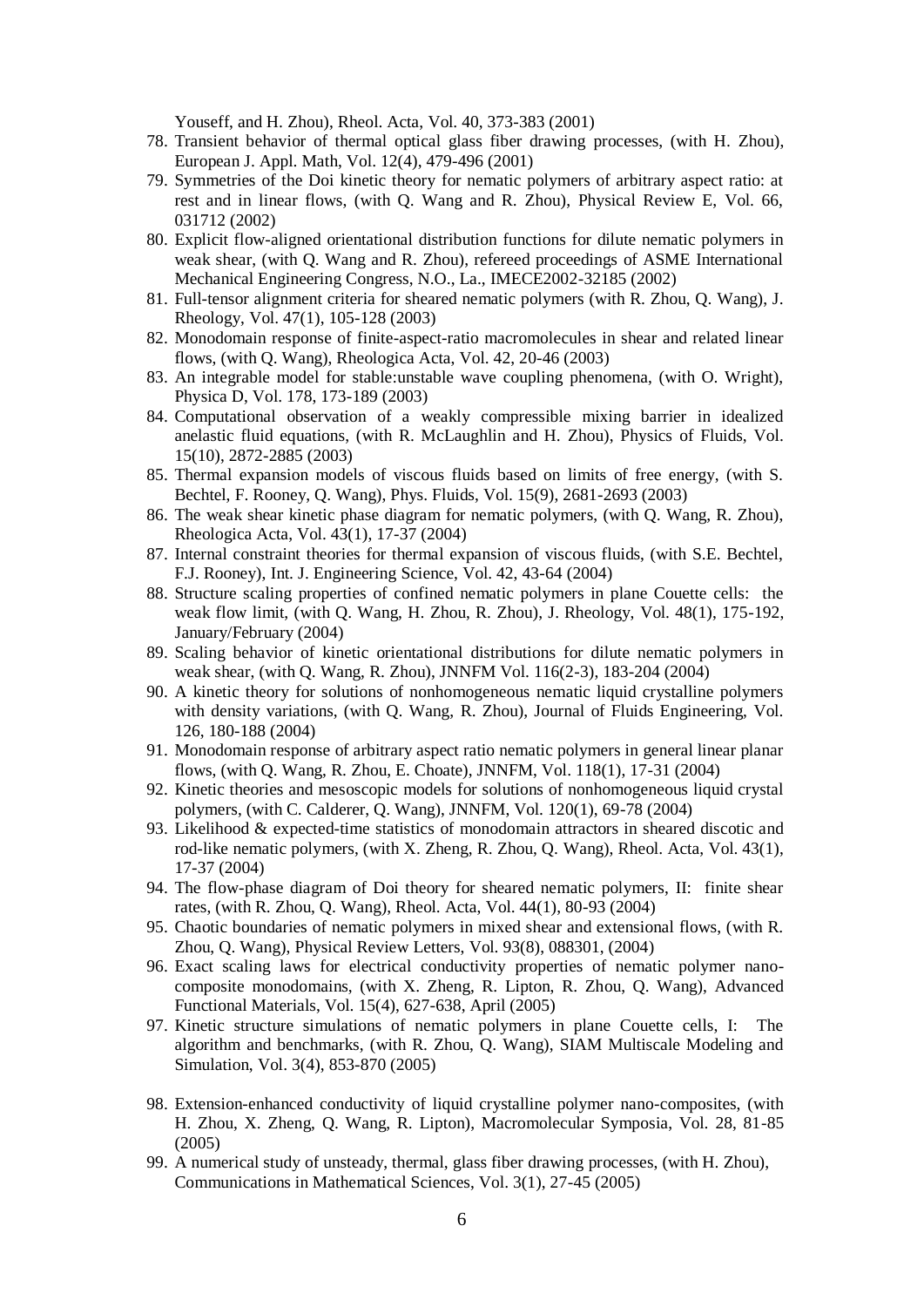- 100. Connections between stability, convexity of internal energy, and the second law for compressible Newtonian fluids, (with S.E. Bechtel, F. Rooney, and Q. Wang), ASME J. Applied Mechanics, Vol. 72, 299 (2005)
- 101. Anisotropy and dynamic ranges in effective properties of sheared nematic polymer nano-composites, (with X. Zheng, R. Zhou, Q. Wang, R. Lipton), Advanced Functional Materials, Vol. 15, 2029-2035 (2005)
- 102. Hydrodynamic theories for mixtures of polymers and rod-like liquid crystalline polymers, (with Q. Wang), Physical Review E, Vol. 72, 041805: 1-17 (2005)
- 103. Anisotropy and heterogeneity of nematic polymer nano-composite film properties, (with R. Zhou, Q. Wang, X. Zheng, R. Lipton), Institute for Mathematics and Its Applications, Vol. 141, Modeling of Soft Matter, 85-98 (2005)
- 104. A new proof on uniaxial equilibria of a 3-dimensional Smoluchowski equation, (with H. Zhou, H. Wang, and Q. Wang), Nonlinearity, Vol. 18, 2815-2825 (2005)
- 105. Kinetic structure simulations of nematic polymers in plane Couette cells, II: In-plane structure transitions, (with R. Zhou, Q. Wang), SIAM Multiscale Modeling and Simulation, Vol. 4(4), 1280-1304 (2005)
- 106. Alignment and rheo-oscillator criteria for sheared nematic polymer films in the monolayer limit, (with J. Lee, R. Zhou), Discrete and Continuous Dynamical Systems (DCDS), Vol. 6, 339-356 (2006)
- 107. Anchoring distortions coupled with plane Couette & Poiseuille flows of nematic polymers in viscous solvents: morphology in molecular orientation, stress & flow, (with H. Zhou), DCDS, Vol. 6, 407-425 (2006)
- 108. On weak plane Couette and Poiseuille flows of rigid rod and platelet ensembles, (with Z. Cui, Q. Wang, H. Zhou), SIAM J. Applied Math, Vol. 66(4), 1227-1260 (2006)
- 109. A classical problem revisited: Rheology of nematic polymer monodomains in small amplitude oscillatory shear, (with E. Choate), Rheologica Acta, Vol. 46(1), 83-94 (2006)
- 110. Monodomain dynamics for rigid rod & platelet suspensions in strongly coupled coplanar linear flow and magnetic fields, II: Kinetic theory, (with S. Sircar, Q. Wang, R. Zhou), Phys. Fluids, Vol. 18, 103102:1-14 (2006)
- 111. Nematic polymer mechanics: flow-induced anisotropy, (with X. Zheng, R. Lipton, R. Zhou), Continuum Mechanics & Thermodynamics, Vol.18, 377-394 (2007)
- 112. Monodomain dynamics for rigid rod & platelet suspensions in strongly coupled coplanar linear flow and magnetic fields, (with Q. Wang, R. Zhou), J. Rheology, Vol. 51(1), 1-21 (2007)
- 113. On the correspondence between creeping flows of viscous and viscoelastic fluids, (with I. Klapper, K. Xu), J. Non-Newtonian Fluid Mech., Vol. 145, 148–170, (2007)
- 114. Characterization of stable kinetic equilibria of rigid, dipolar rod ensembles for coupled dipole-dipole and excluded-volume potentials, (with H. Zhou, H. Wang, Q. Wang), Nonlinearity, Vol. 20, 277-297 (2007)
- 115. Nematic liquids in weak capillary Poiseuille flow: structure scaling laws and effective conductivity implications, (with H. Zhou), Int. J. Numerical Analysis & Modeling, Vol. 4 (3), 460-477 (2007)
- 116. Nano-rod suspension flows: a 2D Smoluchowski-Navier-Stokes solver, (with R. Zhou, Q. Wang), Int. J. Numerical Analysis & Modeling, Vol. 4(3), 478-488 (2007)
- 117. Anchoring-induced structure transitions of flowing nematic polymers in plane Couette cells, (with H. Zhou, Q. Wang), Discrete and Continuous Dynamical Systems B, Vol. 8(3), 707-733 (2007)
- 118. A strategy for dimensional percolation in sheared nano-rod dispersions, (with X. Zheng, R. Vaia, M. Arlen), Advanced Materials, Vol. 19 (22), 4038-4043 (2007)
- 119. Microscopic-macroscopic simulations of rigid-rod polymer hydrodynamics: heterogeneity & rheochaos, (with R. Zhou, Q. Wang), SIAM Multiscale Modeling & Simulation, Vol. 6(3), 858-878 (2007)
- 120. Effects of strong anchoring on the dynamic moduli of heterogeneous nematic polymers, (with E. Choate, Z. Cui), Rheol. Acta, Vol. 47, 223–236 (2008)
- 121. Dipole-induced first-order phase transitions of nano-rod monolayers, (with J. Lee, Q.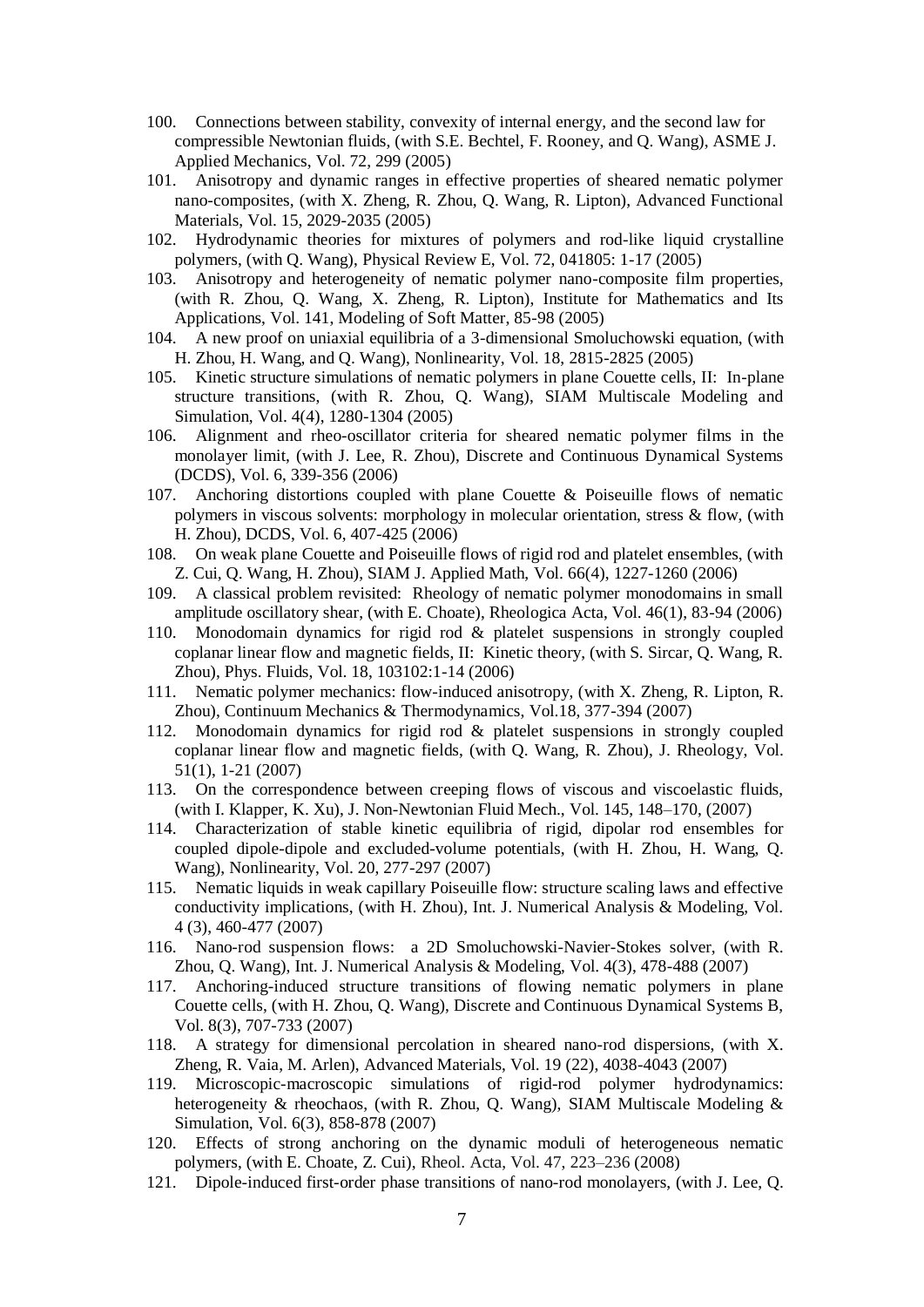Wang, R. Zhou), Physics Letters A, Vol. 372, 3484–3487 (2008)

- 122. Dimensional robustness & instability of sheared, semi-dilute, nano-rod dispersions, (with X. Yang, Z. Cui, J. Shen, Q. Wang), SIAM Multiscale Modeling and Simulation, Vol. 7(2), 622-644 (2008)
- 123. Extensions of the Ferry shear wave model for active linear and nonlinear microrheology, (with S. Mitran, B. Lindley, L. Yao, D. Hill), J. Non-Newtonian Fluid Mechanics, Vol. 154, 120-135 (2008)
- 124. Direct and Inverse Modeling for Stochastic Data in Microbead Rheology, (with C. Hohenegger), Proceedings in Applied Mathematics and Mechanics (PAMM), Special Issue: Sixth International Congress on Industrial Applied Mathematics (ICIAM07) and GAMM Annual Meeting, Zürich 2007, Published Online: Oct 30 (2008)
- 125. Robustness of pulsating jet-like layers in sheared nano-rod dispersions, (with S. Heidenreich, S. Hess, X. Yang, R. Zhou), J. Non-Newtonian Fluid Mechanics, Vol. 155(3), 130-145 (2008)
- 126. Oscillating hydrodynamical jets in steady shear of nano-rod dispersions, (with S. Heidenreich, S. Hess, S. H. L. Klapp, X. Yang, R. Zhou, Q. Wang), 15th International Congress on Rheology and 80th Annual Meeting of the Society of Rheology, August 3- 8, 2008, XV International Congress on Rheology, Soc. Rheology 80<sup>th</sup> Annual Meeting, Vol. 1027: 168-170 (2008)
- 127. Effects of tilted director angle anchoring conditions on the dynamic moduli of heterogeneous nematic polymers, (with E. Choate, Z. Cui, L. Ju), 15th International Congress on Rheology and 80th Annual Meeting of the Society of Rheology, August 3- 8, 2008, XV International Congress on Rheology, Soc. Rheology  $80<sup>th</sup>$  Annual Meeting, Vol. 1027: 481-483 (2008)
- 128. Modeling aspects of two-bead microrheology, (with C. Hohenegger), 15th International Congress on Rheology and 80th Annual Meeting of the Society of Rheology, August 3-8, 2008, XV International Congress on Rheology, Soc. Rheology 80th Annual Meeting, Vol. 1027: 1093-1095 (2008)
- 129. Two-point microrheology: modeling protocols, (with C. Hohenegger), Phys. Rev. E, Vol. 78, 031501 (2008)
- 130. Stress communication and filtering of viscoelastic layers in oscillatory shear, (with E. Howell, B. Smith, G. Rubinstein, B. Lindley, D. Hill, R. Superfine, S. Mitran), J. Non-Newtonian Fluid Mechanics, Vol. 156, 112-120 (2009)
- 131. Sheared nematic liquid crystal polymer monolayers, (with H. Wang, H. Zhou), Discrete & Continuous Dynamical Systems B, Vol. 11(2), 497-517 (2009)
- 132. Time-domain methods for passive microrheology and anomalous diffusive transport in soft matter, (with J. Fricks, L. Yao, T. Elston), SIAM J. Appl. Math., Vol. 69(5), 1277-1308 (2009)
- 133. Dynamic defect morphology and hydrodynamics of sheared nematic polymers in two space dimensions, (with X. Yang, Q. Wang, W. Mullins), J. Rheology, Vol. 53(3), 589- 615, May/June (2009)
- 134. Quench sensitivity of defects and shear banding in nematic polymer film flows, (with X. Yang, W. Mullins, Q. Wang), J. Non-Newtonian Fluid Mechanics, Vol.159 (1-3), 115-129 (2009)
- 135. On the exact solution for smooth pulses of the defocusing nonlinear Schrodinger modulation equations prior to breaking, (with O. Wright, C-J Rosenberg), Nonlinearity, Vol. 22, 2287-2308 (2009)
- 136. Transient anomalous diffusion of tracer particles in soft matter, (with S. McKinley, L.Yao), J. Rheology, Vol. 53(6), 1487-1506 (2009)
- 137. A simple model for non-topological defects in sheared nematic polymer monodomains, (with E. Choate, L. Yao, X. Zheng, R. Zhou), J. Computational and Theoretical Nanosciences, Vol. 7, 787-794 (2010); special issue on Nematic Liquid Crystalline Polymers and Nanocomposites, Forest, Zhou, Wang Editors
- 138. Mathematical studies and simulations of nematic liquid crystalline polymers and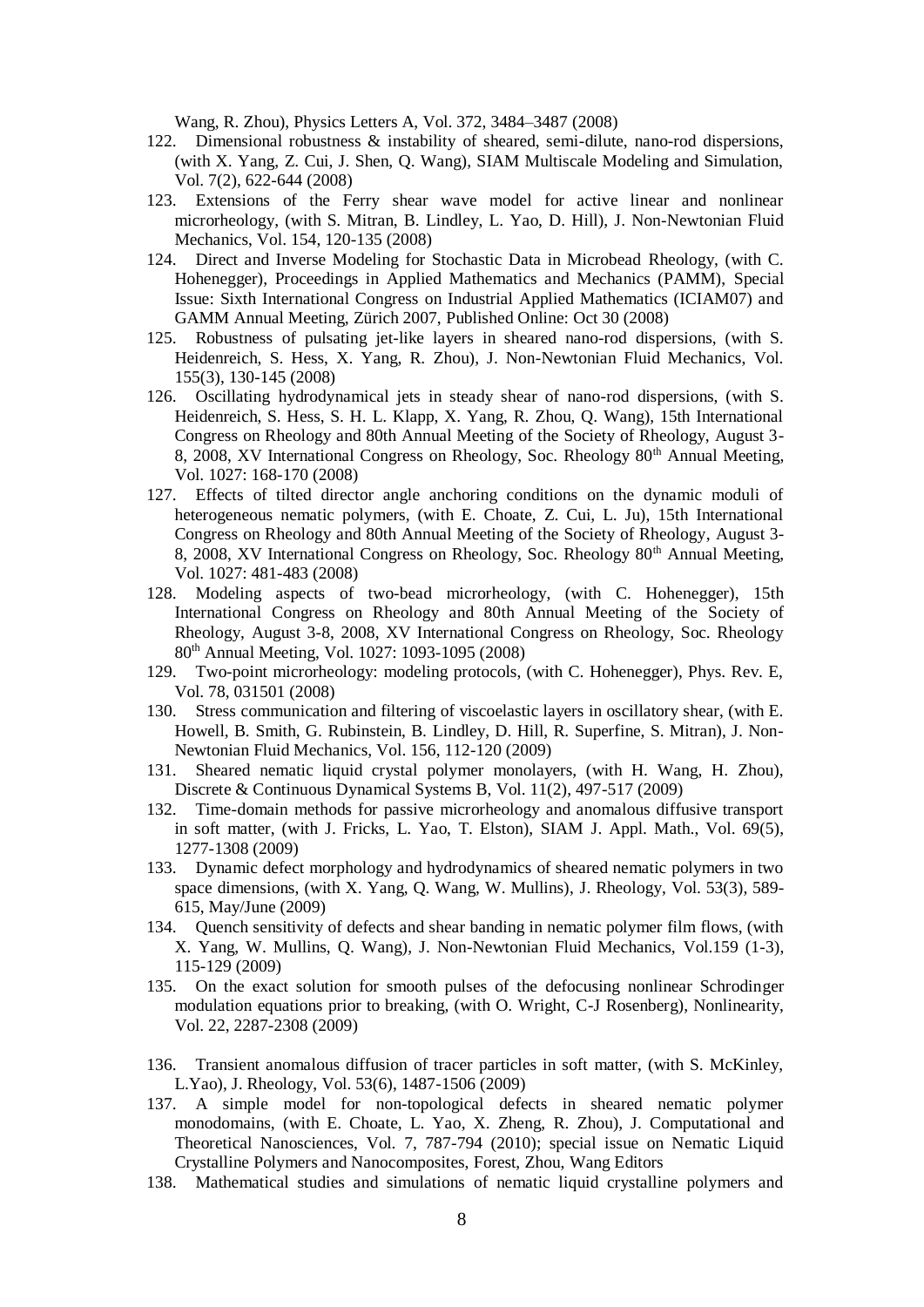nanocomposites (A review), (with H. Zhou, H. Wang), J. Comput. Theor. Nanosci. Vol. 7, 645-660 (2010); special issue on Nematic Liquid Crystalline Polymers and Nanocomposites, Forest, Zhou, Wang Editors

- 139. 2D lid-driven cavity flow of nematic polymers: an unsteady sea of defects, (with X. Yang, Q. Wang, W. Mullins), Soft Matter, Vol. 6, 1138-1156 (2010)
- 140. A 2-D kinetic theory for monodomain flows of polymer-rod nanocomposites, (with L. Liao, Q. Wang), Communications in Computational Physics, Vol.7(2), 250-282 (2010)
- 141. Effects of strong anchoring on the dynamic moduli of heterogeneous nematic polymers II: Oblique anchoring angles, (with E. Choate, L. Ju), Rheologica Acta, DOI:10.1007/s00397-009-0397-1 (2010)
- 142. Dynamic texture scaling of sheared nematic polymers in the large Ericksen number limit, M.G. Forest, S. Heidenreich, S. Hess, R. Zhou, X. Yang, J. Non-Newtonian Fluid Mechanics, Vol. 165 (13), 687-697 (2010)
- 143. Spatial Stress and Strain Distributions of Viscoelastic Layers in Oscillatory Shear, B. Lindley, B. Smith, S. Mitran, D. Hill, M.G. Forest, Mathematics and Computers in Simulation, [DOI:10.1016/j.matcom.2010.07.031](http://dx.doi.org/10.1016/j.matcom.2010.07.031) (2010)
- 144. A Kinetic Theory and Benchmark Predictions for Polymer Dispersed, Semi-Flexible Macromolecular Rods or Platelets, M.G. Forest, J. Li, Q. Wang, R. Zhou, Physica D: Nonlinear Phenomena, Vol. 240, 114–130 (2011)
- 145. Shearing the I-N phase transition of liquid crystalline polymers: long-time memory of defect initial data, K. Xu, X. Yang, M.G. Forest, Discrete and Continuous Dynamical Systems B, Vol. 15 (20), 457-473 (2011)
- 146. Shear cell rupture of liquid crystal droplets in a viscous fluid, X. Yang, C. Liu, J. Shen, M.G. Forest, J. Non-Newtonian Fluid Mechanics, Vol. 166, 487-499 (2011)
- 147. Dependence of the dynamic moduli of heterogeneous nematic polymers on planar anchoring relative to flow direction, E. Choate, M.G. Forest, Rheol. Acta, [Vol. 50 \(9-](http://www.springerlink.com.libproxy.lib.unc.edu/content/0035-4511/50/9-10/) [10\)](http://www.springerlink.com.libproxy.lib.unc.edu/content/0035-4511/50/9-10/), 767-778 (2011)
- 148. Computational and Modeling Strategies for Cell Motility, M.G. Forest, Q. Wang, X. Yang, D. Adalsteinsson, T. Elston, K. Jacobson, M. Kapustina, invited chapter for Computational Modeling of Biological Systems: From Molecules to Pathways, N. Dokholyan, Editor, Springer, Biological and Medical Physics Series, ISBN 978-1-4614- 2145-0 (2012)
- 149. LCP droplet dispersions: a two-phase, diffuse-interface kinetic theory and global droplet defect predictions, M.G. Forest, Q. Wang, X. Yang, Soft Matter, Vol. 8, 9642- 9660 (2012) DOI: 10.1039/c2sm25512j
- 150. Ring-waves dominate mass transport in air-driven core-annular flows, R. Camassa, M.G. Forest, H. R. Ogrosky, J. Olander, Phys. Rev. E 86, 066305 (2012)
- 151. Modeling and Simulations of Drop Pinch-Off from Liquid Crystal Filaments and the Leaky Liquid Crystal Faucet, X. Yang, H. Li, C. Liu, J. Shen, Q. Wang, M.G. Forest, J. Computational Physics, Vol. 236, 1-14 (2013) DOI: http://dx.doi.org/10.1016/j.jcp.2012.10
- 152. A New Twist on Stokes' Second Problem: Partial Penetration of Nonlinearity in Sheared Viscoelastic Layers, P. Vasquez, Y. Jin, K. Vuong, D. Hill, M.G. Forest, J. Non-Newtonian Fluid Mechanics, Vol. 196, 36-50 (2013)
- 153. Pericentric Chromatin Loops Function as a Non-linear Spring in Mitotic Force Balance, A. Stephens, P. Vasquez, R. Hagerty, L. Vicci, J. Verdassdonk, F. Shi, R. Taylor, M. Falvo, M. G. Forest, K. Bloom, J. Cell Biology, Vol. 200 (6), 757–772 (2013) www.jcb.org/cgi/doi/10.1083/jcb.201208163
- 154. A mechanochemical model for auto-regulation of lung airway surface layer volume, G. Herschlag, G.J.M. Garcia, B. Button, R. Tarran, B. Lindley, B. Reinhardt, T. Elston, M.G. Forest, Journal of Theoretical Biology, Vol. 325, 42-51, (2013) http://dx.doi.org/10.1016/j.jtbi.2013.01.023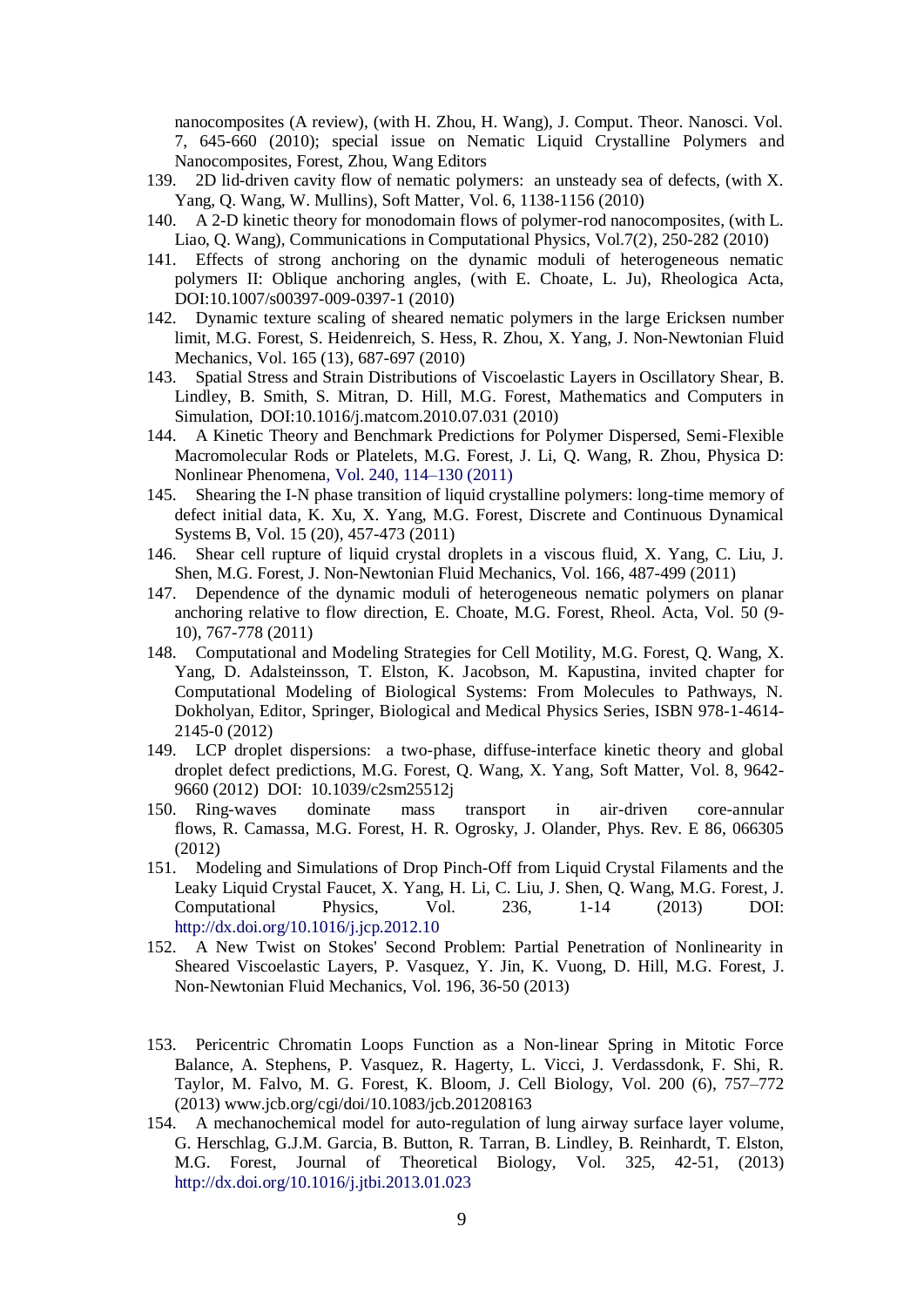- 155. Kinetic theory and simulations of active polar liquid crystalline polymers, M. G. Forest, Q. Wang, R. Zhou, Soft Matter, Vol. 9, 5207-5222, (2013) DOI: http://dx.doi.org/10.1039/C3SM27736D
- 156. Nonlinear signatures of entangled polymer solutions in active microbead rheology, J. Cribb, P.A. Vasquez, P. Moore, S. Norris, S. Shah, R. Superfine, M.G. Forest, J. Rheology, 57, 1247-1265 (2013)
- 157. Individual pericentromeres display coordinated motion and stretching in the yeast spindle, A. Stephens, C. Snider, J. Haase, R, Haggerty, P. Vasquez, M. G. Forest, K. Bloom, J. Cell Biology, 203, 407-416 (2013) doi:10.1083/jcb.201307104
- 158. Percolation-induced exponential scaling in the large current tails of random resistor networks, F. Shi, S. Wang, P. Mucha, M.G. Forest, SIAM Multiscale Modeling and Simulation, 11(4), 1298-1310 (2013)
- 159. Centromere tethering confines chromosome domains, J. Verdaasdonk, P. Vasquez, R. Barry, T. Barry, S. Goodwin, M.G. Forest, K. Bloom, Molecular Cell 52(6), 819-831 (2013)
- 160. Network-based assessments of percolation-induced current distributions in sheared rod macromolecular dispersions, F. Shi, P. Mucha, S. Wang, R. Zhou, M.G. Forest, SIAM Multiscale Modeling and Simulation, 12(1), 249-264 (2014)
- 161. A biophysical basis for mucus solids concentration (wt%) as a candidate biomarker for airways disease: relationships to clearance in health and stasis in disease, D. B. Hill, S. McKinley, P. Vasquez, J. Mellnik, A. Vose, F. Mu, N. Alexis, R. Boucher, M.G. Forest, PLoS ONE, 9(2): e87681 (2014)
- 162. Transient antibody-mucin interactions produce a dynamic molecular shield against viral invasion, A. Chen, S. McKinley, S. Wang, F. Shi, P. Mucha, M.G. Forest, S. Lai, Biophysical Journal, 106, 2028-2036 (2014)
- 163. Rheological signatures in limit cycle behavior of dilute, active, polar LCPs in steady shear, M.G. Forest, P. Phuworawong, Q. Wang, R. Zhou, Phil. Trans. Royal Soc. A 372: 20130362<http://dx.doi.org/10.1098/rsta.2013.0362> (2014)
- 164. Near Equilibrium Dynamics and 1-D Spatio-Temporal Structures of Polar Active Liquid Crystals, X. Yang, M.G. Forest, Q. Wang, Chinese Physics B, 23 (11): 117502 (2014)
- 165. Modeling neutralization kinetics of HIV by broadly neutralizing monoclonal antibodies in genital secretions coating the cervicovaginal mucosa, S. McKinley, A. Chen, F. Shi, S. Wang, P. Mucha, M.G. Forest, S. Lai, PLoS ONE 9(6): e100598. doi:10.1371/journal.pone.0100598 (2014)
- 166. Pulmonary Fluid Flow: Experimental and Mathematical Modeling Challenges, R. Levy, DB Hill, MG Forest, J Grotberg, Integrative and Comparative Biology 54(6), 985- 1000. doi:10.1093/icb/icu107 (2014)
- 167. Microheterogeneity metrics for diffusion in soft matter, J. Mellnik, P. Vasquez, S. McKinley, J. Witten, D. Hill, M.G. Forest, Soft Matter 10, 7781-7796 (2014)
- 168. Structure formation in sheared polymer-rod nano-composites, G. Ji, Q. Wang, M.G. Forest, Discrete and Continuous Dynamical Systems B, 8(2) (2015)
- 169. Complex Fluids and Soft Structures in the Human Body, P. Vasquez, M.G. Forest, Invited Chapter for Complex Fluids in Biological Systems: Experiment, Theory, and Computation, Springer Series on Biological and Medical Physics, Biomedical Engineering, Saverio Spagnolie, Editor, ISBN 978-1-4939-2065-5 (2015)
- 170. Baseline Goblet Cell Mucin Secretion in the Airways Exceeds Stimulated Secretion over Extended Time Periods, and Is Sensitive to Shear Stress and Intracellular Mucin Stores, Y. Zhu, L. Abdullah, P. Vasquez, B. Dickey, M.G. Forest, C.W. Davis et al., PLoS ONE 10(5): e012726 (2015)
- 171. Modeling of virion collisions in mucus reveals limits on agglutination as the protective mechanism of secretory immunoglobulin A, A. Chen, S. McKinley, F. Shi, S. Wang, P. Mucha, D. Harit, M.G. Forest, S. Lai, PLoS ONE 10(7): e0131351, (2015) doi:10.1371/journal.pone.0131351
- 172. Centromere DNA loops generate intracentromere tension in mitosis, J. G. Lawrimore,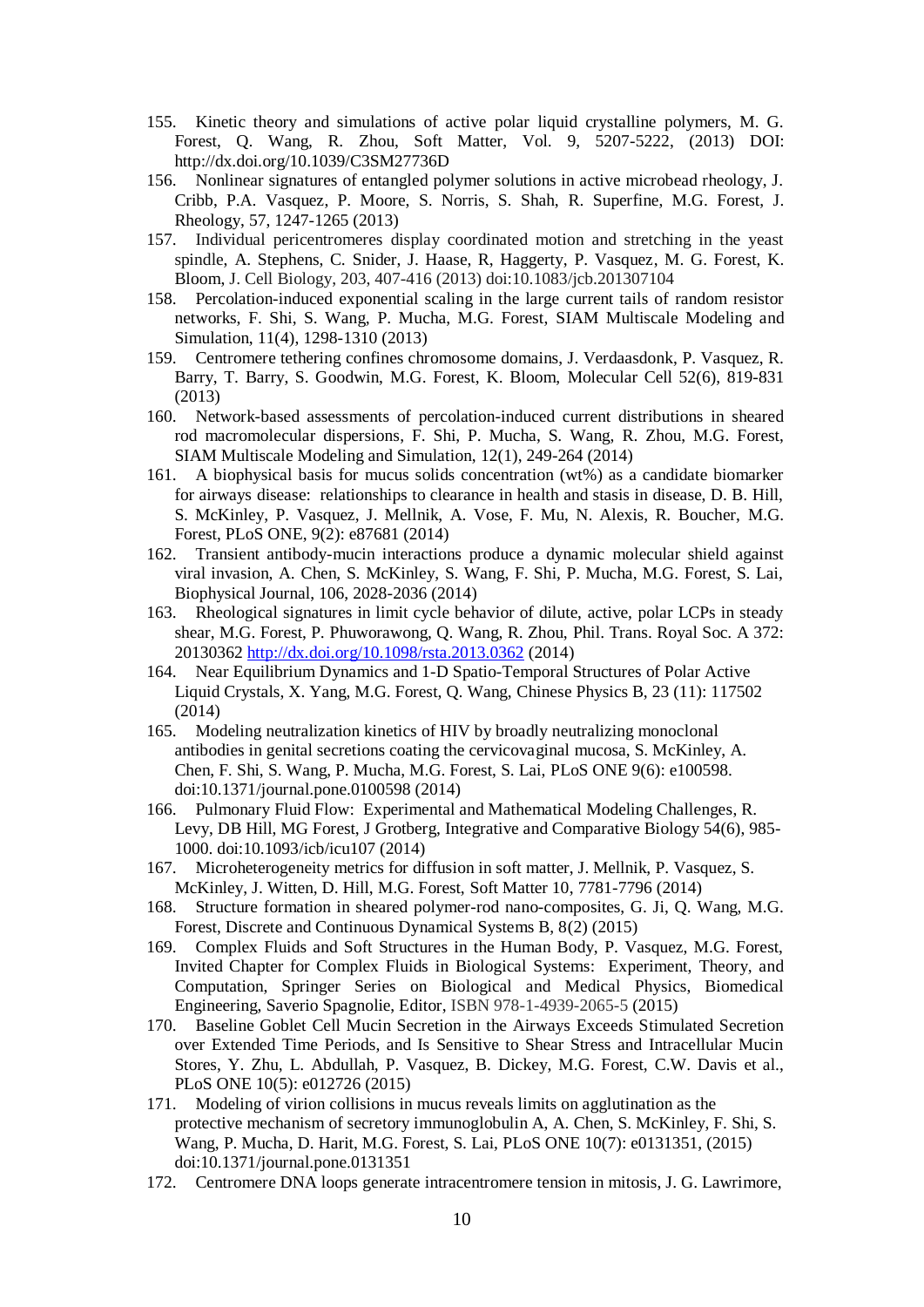P.A. Vasquez, M. Falvo, R. Taylor II, L. Vicci, E. Yeh, M.G. Forest, K. Bloom, J. Cell Biol. 210(4), 553–564 (2015) [www.jcb.org/cgi/doi/10.1083/jcb.201502046](http://www.jcb.org/cgi/doi/10.1083/jcb.201502046)

- 173. Kinetic attractor phase diagrams of active nematic suspensions: the dilute regime, M.G. Forest, R. Zhou, Q. Wang, Soft Matter 11(32): 6393-402 (2015) DOI: 10.1039/c5sm00852b
- 174. Using computational modeling to optimize the design of antibodies that trap viruses in mucus, T. Wessler, A. Chen, S. McKinley, R. Cone, M.G. Forest, S. Lai, ACS Infect. Dis., 2(1), 82–92 (2016) DOI: 10.1021/acsinfecdis.5b00108
- 175. Model comparison and assessment for single particle tracking in biological fluids, M. Lysy, N. Pillai, D.B. Hill, M.G. Forest, J. Mellnik, P. Vasquez, S.A. McKinley, Journal of the American Statistical Association, 111(516),1413-1426 (2016) <http://dx.doi.org/10.1080/01621459.2016.1158716>
- 176. Maximum likelihood estimation for single particle, passive microrheology data with drift, J. Mellnik, M. Lysy, N. Pillai, S. McKinley, J. Cribb, D. Hill, P. Vasquez, M.G. Forest, J. Rheology 60, 379 (2016) DOI: 10.1122/1.4943988
- 177. Modeling the excess cell surface stored in a complex morphology of bleb-like protrusions, M. Kapustina, D. Tsygankov, J. Zhao, T. Wessler, A. Chen, X. Yang, N. Roach, T. Elston, Q. Wang, K. Jacobson, M.G. Forest, PLoS Computational Biology, 12(3):e1004841 (2016) <http://dx.doi.org/10.1371/journal.pcbi.1004841>
- 178. Modeling and Simulation of Mucus Flow in Human Bronchial Epithelial Cell Cultures - Part I: Idealized Axisymmetric Swirling Flow, P. Vasquez, Y. Jin, E. Palmer, D.B. Hill, M.G. Forest, PLoS Computational Biology (2016) <http://dx.doi.org/10.1371/journal.pcbi.1004872>
- 179. Hydrodynamic Theories for Flows of Active Liquid Crystals and the Generalized Onsager Principle, X. Yang, J. Li, M.G. Forest, Q. Wang, Entropy 18, 202 (2016) Special issue on Recent Advances in Non-Equilibrium Statistical Mechanics and Its Applications, Guest Editor Giorgio Sonnino, doi:10.3390/e18060202
- 180. Entropy gives rise to topologically associating domains, P. Vasquez, C. Hult, J. Lawrimore, D. Adalsteinsson, M.G. Forest, K. Bloom, Nucleic Acids Research (2016) doi:10.1093/nar/gkw510
- 181. The Binding Site Barrier Elicited by Tumor Associated Fibroblasts Interferes Disposition of Nanoparticles in Stroma-Vessel Type Tumors, L. Miao, J. Newby, M. Lin, L. Zhang, F. Xu, W. Kim, S. Lai, M.G. Forest, L. Huang, ACS Nano, 10 (10), 9243–9258 (2016) DOI: 10.1021/acsnano.6b02776
- 182. Development of optimized inhalable gemcitabine-loaded gelatin nanocarriers for lung cancer, S. Youngren-Ortiz, P. Hoffmann, K. Morris, M.G. Forest, M. Chougule, Journal of Aerosol Medicine and Pulmonary Drug Delivery 30(5), 299-321, (2017) DOI: 10.1089/jamp.2015.1286
- 183. A blueprint for robust crosslinking of mobile species in biogels using third-party molecular anchors with short-lived anchor-matrix bonds, J. Newby, J. Schiller, T. Wessler, M.G. Forest, S. Lai, Nature Communications 8:833 (2017) DOI: 10.1038/s41467-017-00739-6
- 184. Enrichment of dynamic chromosomal crosslinks drive phase separation of the nucleolus, C. Hult, D. Adalsteinsson, P. Vasquez, M. Bennett, A. York, M.G. Forest, K. Bloom, Nucleic Acids Research (2017) DOI: 10.1093/nar/gkx741
- 185. Technological strategies to estimate and control diffusive passage times through the mucus barrier in mucosal drug delivery, J. Newby, I. Seim, M. Lysy, Y. Ling, J. Huckaby, S. Lai, M.G. Forest, Advanced Drug Delivery Reviews (2017), <https://doi.org/10.1016/j.addr.2017.12.002>

## **Submitted papers**

- Convolutional neural networks automate detection for tracking of submicron scale particles in 2D and 3D, J. Newby, A. Schaefer, P. Lee, M. G. Forest, S. Lai, Proceedings of the National Academy of Sciences
- Computational modeling of cytokinesis of eukaryotes driven by actomyosin dynamics, Q.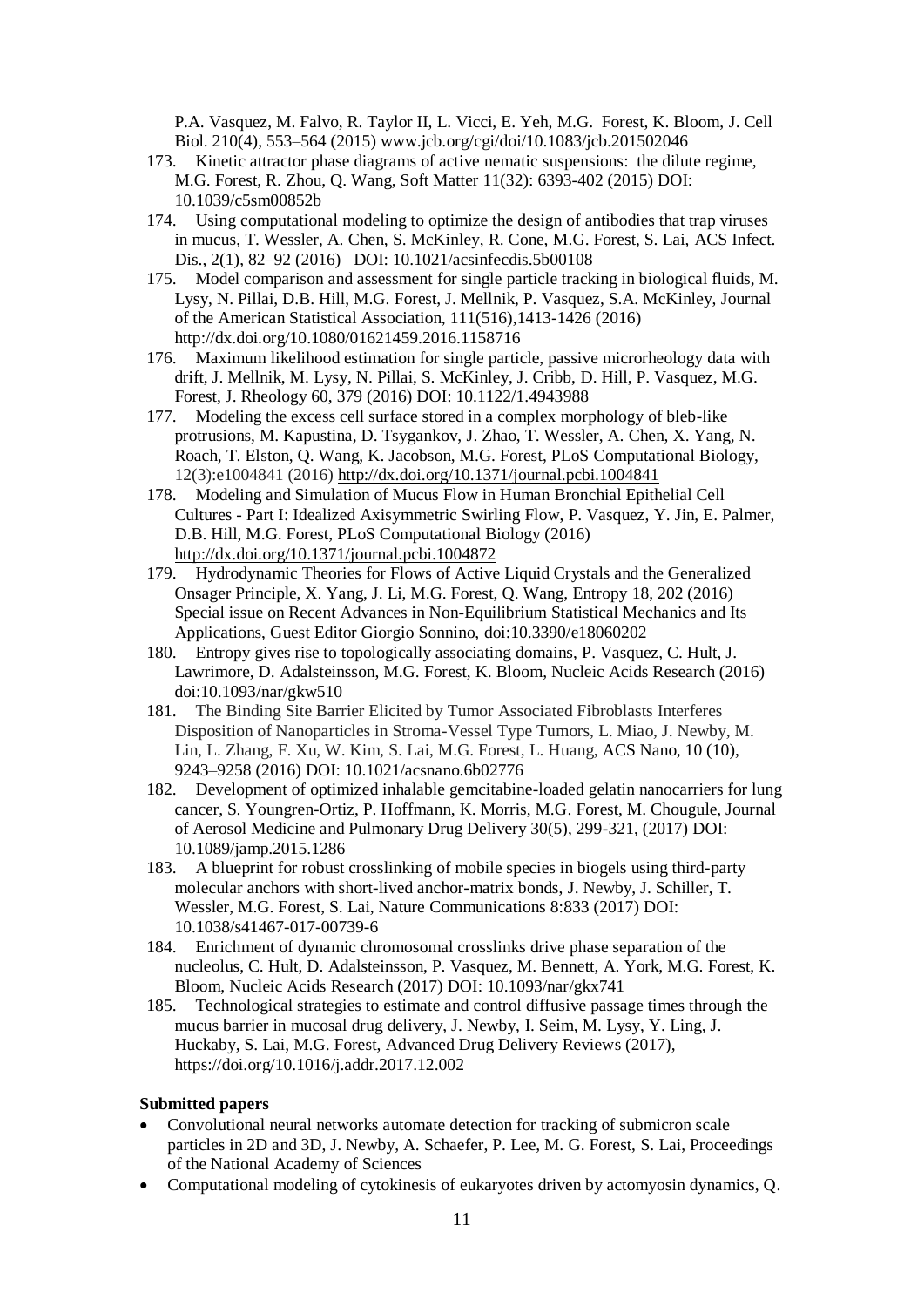Wang, J. Zhao, M.G. Forest, Journal of Mathematical Biology

- Rigid Graph Compression: Motif-based rigidity analysis for disordered fiber networks, S. Heroy, D. Taylor, F. Shi, P. Mucha, M.G. Forest, SIAM Multiscale Modeling and Simulation
- The effects of concentration and pH on biophysical properties and clearance of airway mucus, D.B. Hill, R. Long, E. Atieh, M. Markovetz, I. Garbarine, N. Fontana, W. Kissner, M. Christy, R. Tarran, M.G. Forest, R. Boucher, B. Button, Journal of Clinical Investigation
- A minimal physiologically based pharmacokinetic model that predicts anti-PEG antibody-mediated clearance of PEGylated drugs in human and mouse, S. Lai, M. McSweeney, T. Wessler, L. Price, E. Ciociola, L. Herity, Y. Cao, Journal of Controlled Release
- A Permanent Gel Muco-Inflammatory Milieu in Early CF Lung Disease, C. Esther, M. Muhlebach, C. Ehre, D.B. Hill, M. Wolfgang, M. Kesimer, K. Ramsey, M. Markovetz, I. Garbarine, M.G. Forest, I. Seim, B. Zorn, C. Morrison, M. Delion, L. Turkovic, S. Ranganathan, S Stick, S. Conlan, R. Boucher, New England Journal of Medicine

## **Conference Abstracts**

- 1. Hill, D., B. Lindley, M. Forest, R. Superfine, M. Kesimer, R. Boucher and J. Sheehan (2009). MEASURING AND MIMICKING MUCOCILIARY CLEARANCE. PEDIATRIC PULMONOLOGY, WILEY-LISS DIV JOHN WILEY & SONS INC, 111 RIVER ST, HOBOKEN, NJ 07030 USA.
- 2. Hill, D., S. McKinley, P. Vasquez, J. Mellnik, M. Forest and R. Boucher (2012). MUCUS: MEMORY AND MESH. PEDIATRIC PULMONOLOGY, WILEY-BLACKWELL 111 RIVER ST, HOBOKEN 07030-5774, NJ USA.
- 3. C. I. Sandefur, M. Forest, R. Boucher, T. Elston, COMPUTATIONAL MODEL OF AIRWAY SURFACE LIQUID HOMEOSTASIS VIA PURINERGIC REGULATION OF ION TRANSPORT Pediatric Pulmonology 10/2013; 48:257-257
- 4. Hill, D., C. Ehre, B. Button, G. Dixon and M.G. Forest (2014). DEFINING SUCCESSFUL MUCUS: A MULTI-DISCIPLINARY APPROACH. PEDIATRIC PULMONOLOGY, WILEY-BLACKWELL 111 RIVER ST, HOBOKEN 07030- 5774, NJ USA.
- 5. Hill, D., M.G. Forest, J. Mellnik, C. Ehre, M. Muhlebach, C. Esther, S. Stick and R. Boucher (2015). CHARACTERIZING EARLY CF AIRWAY DISEASE: COMPLEX BIOPHYSICAL ANALYSIS AND DATA ANALYTICS OF PEDIATRIC CF BAL SAMPLES. PEDIATRIC PULMONOLOGY, WILEY-BLACKWELL 111 RIVER ST, HOBOKEN 07030-5774, NJ USA.
- 6. Chaudhry, I., Rushton, Z., Quinney, N. L., Boyles, S. E., Cholon, D. M., Sears, P., Randell, S. H., Mellnik, J., Forest, M. G., Ehre, C., Gentzsch, M. "CFTR Rescue Affects Secreted Mucins and Mucus." North [American](https://www.nacfconference.org/) Cystic Fibrosis [Conference](https://www.nacfconference.org/) (2015).
- 7. Gentzsch, M., Cholon, D. M., Guimbellot, J. S., Chua, M., Sears, P. R., Mellnik, J. W., Forest, M. G., Randell, S. H. "Novel Resources and Model Systems for Mutation-Specific and Personalized Rescue of CFTR" Cystic Fibrosis Foundation Research Conference: Pushing the Frontiers (2015)
- 8. Vasquez, P. A., J. Mellnik, S. A. McKinley, M.G. Forest, R. C. Boucher and D. Hill (2015). Defining Successful Mucus: Marrying Biochemistry And Biophysics. B110. COPD GALORE: NEW INSIGHTS INTO BRONCHITIS AND EMPHYSEMA DEVELOPMENT AND TREATMENT, American Thoracic Society.
- 9. Martina Gentzsch, Deborah M. Cholon, Nancy L. Quinney, Susan E. Boyles, Imron G. Chaudhry, Jennifer S. Guimbellot, Scott H. Randell, John Mellnik, M. Gregory Forest, "Targeting channel transport to promote fluid balance in cystic fibrosis",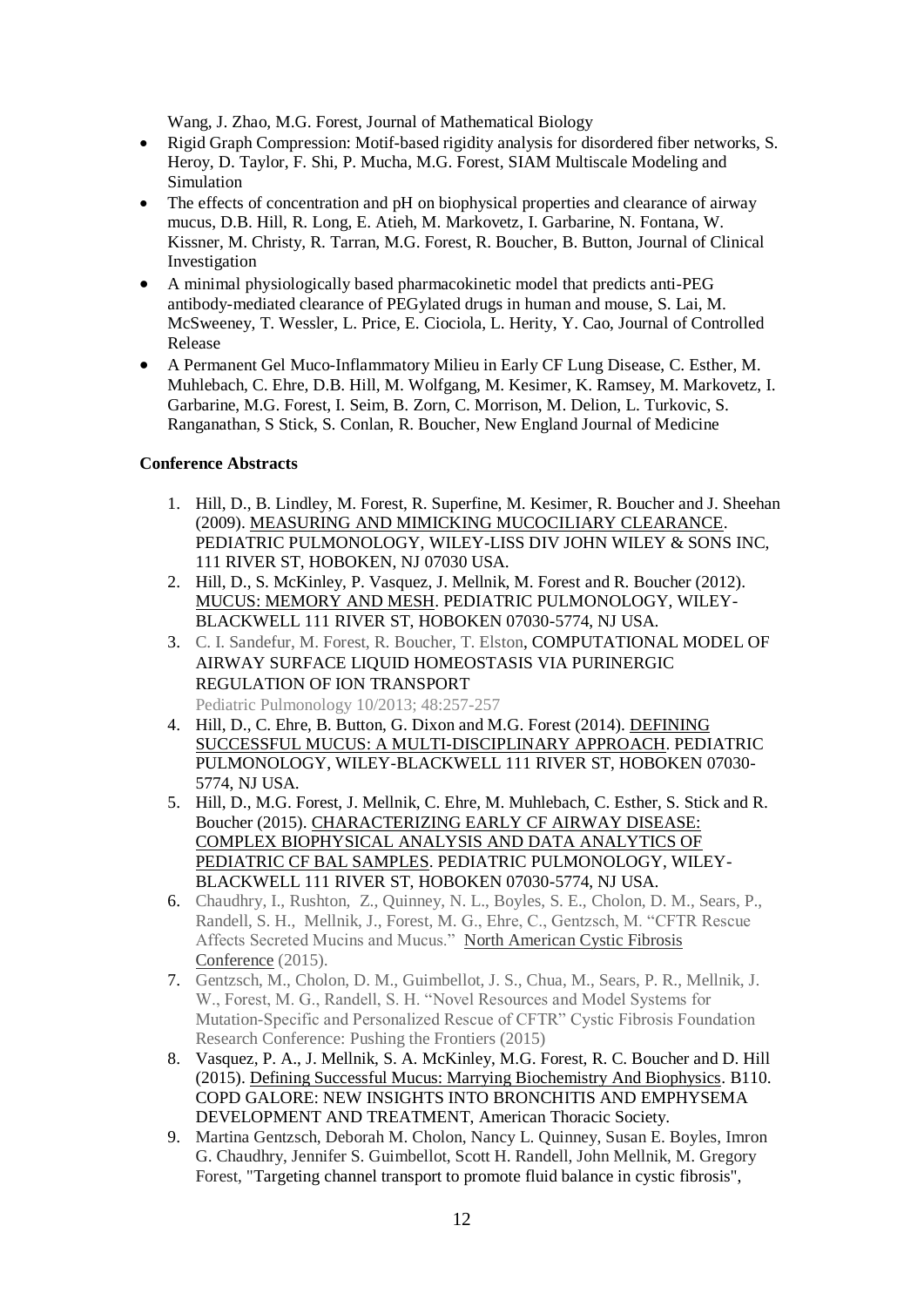Federation of American Societies for Experimental Biology, Conference on The Lung Epithelium in Health and Disease, July 31, 2016

- 10. David B Hill, M Gregory Forest, Ian Seim, Kathryn Ramsey, Marianne Muhlebach, Charles R Esther Jr, Stephen Stick, and Richard C Boucher, BIOPHYSICAL ANALYSIS OF PEDIATRIC CF BAL: DEFINING BIOMARKERS OF THE ONSET OF CF AIRWAY DISEASE, Pediatric Pulmonology, Vol. 51, 239 (2016)
- 11. Mellnik J, Quinney NL, Boyles SE, Kucera KS, Forest MG, Gentzsch M. Viscoelastic properties of mucus within airway organoid models predict outcomes of CF therapeutics. Pediatric Pulmonology, Vol. 51, 248 (2016)
- 12. Hill, DB, Combs, ME, Malachowski, JL, Forest, MG, EFFECTS OF PH AND MUCUS CONCENTRATION ON MUCUS RHEOLOGY}, PEDIATRIC PULMONOLOGY, Vol. 51, 239 (2016)

## **UNC preprints, to be submitted**

• Modeling barrier properties of intestinal mucus reinforced with IgG and secretory IgA against motile bacteria, F. Xu, J. Newby, T. Wessler, A. Chen, M.G. Forest, S. Lai

## **Non-research scholarly articles**

- "Mathematical challenges in nanoscience and nanotechnology", an essay for the September 2000 Workshop on "Societal Implications of Nanoscience and Nanotechnology", U.S. Interagency Working Group on Nanoscience and Nanotechnology, Washington, DC, Kluwer Academic Publishers (2001)
- "Nano-Materials: Can we do the Math?" solicited essay by the American Association for the Advancement of Science, for posting on the EurekAlert! Web site for international journalists (2002)
- "Mechanistic Models of Lung Disease", an essay for the Applied Mathematics feature issue of International Innovation, Research Media Ltd., U.K. (2015)

## **Federal and State Grant Support (current**):

- Co-PI, NIH 1T32 CA201159-01, Big Data to Knowledge in Biomedicine Graduate Training Program, 5/1/15-4/30/20, Co-PI: Michael Kosorok, UNC
- PI, NSF DMS-1462992, "A Mathematical-Experimental Strategy to Discern the Molecular Basis of (Un)Successful Mucus", 09/15/15 – 08/31/18, co-PI: David Hill, UNC Physics & Cystic Fibrosis and Pulmonary Biology Center
- PI, NSF DMS-1517274, "Collaborative Research: Kinetic to Continuum Modeling of Active Anisotropic Fluids", 09/15/15 – 08/31/18, co-PIs: Q. Wang, U. So. Carolina, R. Zhou, Old Dominion
- Co-PI, S. Lai (UNC Pharmacy) PI, R. Carbonell (NC State Chemical Engineering) Co-PI, NC General Assembly – Research Opportunities Initiative, "Research Program in Immunoengineering, 07/01/15-06/30/2018
- PI, Army Research Office W911NF-16-1-0356, "A Network-Science-Integrated Feedback Loop for Design of Multifunctional Polymeric Rod-Like Nanocomposites", co-PIs: T. Dingemans, D. Klotsa, P. Mucha, 06/10/16 – 05/09/18
- Co-PI, NSF DMS-1664645, "FRG: Collaborative Research: Computational Methods for Complex Fluids: Adaptivity, Fluid-Structure Interaction, and Applications in Biology", PI: Guy, UC-Davis; Co-PIs Forest & Griffith, UNC, Miller & Thomases, UC-Davis, 07/01/17-06/30/20

## **Teaching Recognition**:

Meritorious Teaching Award, Liberal Arts College, University of Arizona, 1979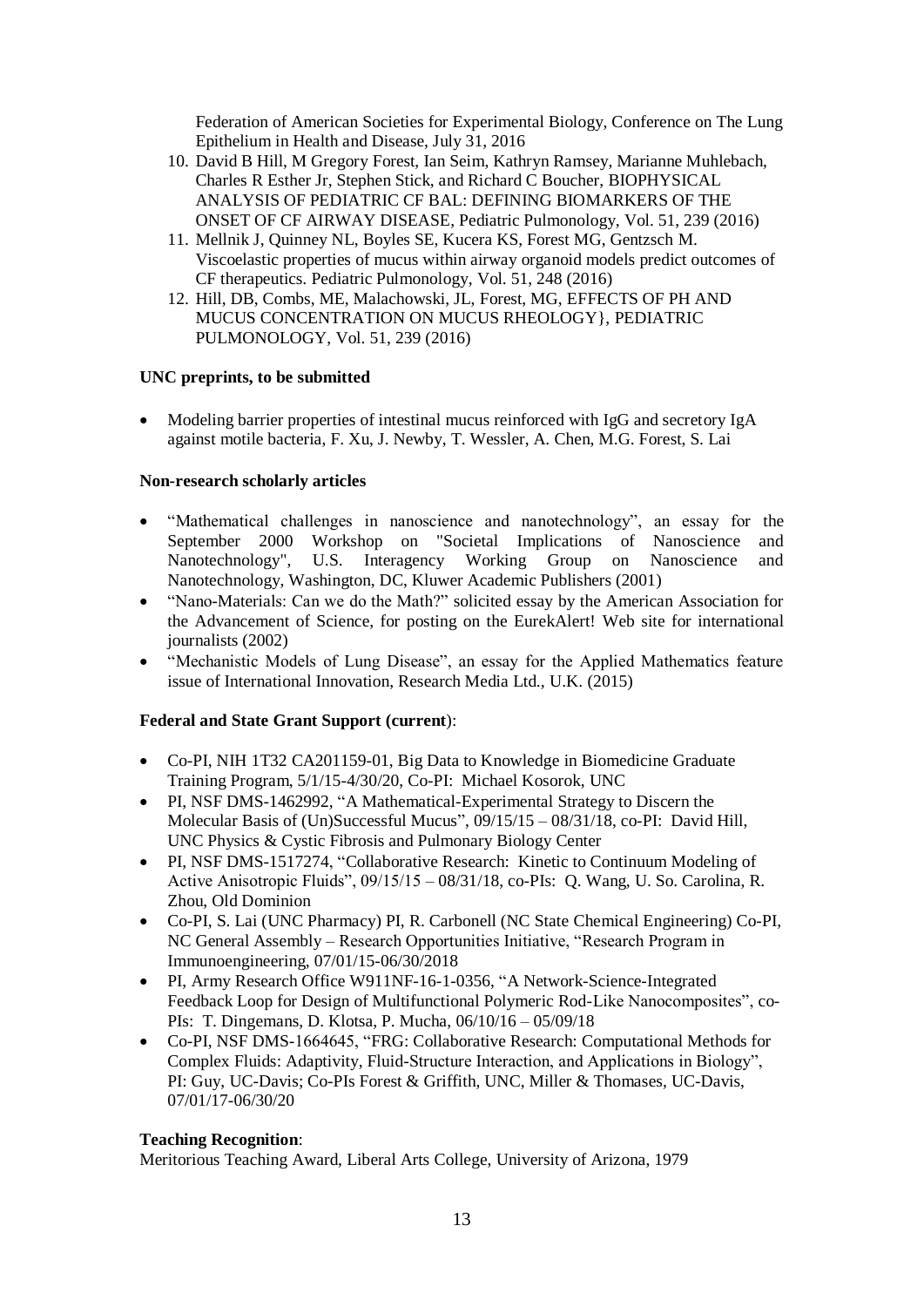#### **Ph.D. Students Advised, Year of Degree, Current Affiliation**

• Jong-Eao Lee, "Geometry and modulation theory for the periodic nonlinear Schrödinger equation", 1986, National Chiao Tung University, Taiwan

Karen Bolinger, "Pointwise closure models for slender, non-Newtonian free jets", 1990, Clarion University, Clarion, PA

• Qi Wang, "Dynamics of slender viscoelastic free jets", 1991, University of South Carolina, Columbia, SC

• Jian-Zhong Cao, "Higher Order Perturbation Theory for Slender Viscoelastic Jets and Fibers with Torsion", 1992, deceased

• S. P. Sheu, "Homoclinic Orbits for a System of Coupled Nonlinear Schrodinger Equations", 1992, National Chung-Hsing University, Taiwan

• C. D. Carlson, "An analysis of the Rayleigh capillary instability in slender jets", 1996, Mitsubishi Polyester Film, Columbus, NC

• Xiaoyu Zheng, "On the effective properties of nematic polymer nano-composites", 2006, Kent State University, Kent, OH

• Eric Choate, "Dynamic moduli and linear viscoelasticity of nematic polymers", 2007, Radford University, Radford, VA

• Joohee Lee, "Mathematical descriptions of nematic polymers in the monolayer limit", 2007, Ewha Women's College, S. Korea

• Lingxing Yao, "Viscoelasticity at Microscopic and Macroscopic Scales: Characterization and Prediction", 2007, Case Western Reserve Univ., Cleveland, OH

• Brandon Lindley, "Linear and Nonlinear Shear Wave Propagation in Viscoelastic Fluids", 2008

• Ke Xu, "Mathematics of microrheology with applications to pulmonary liquids", 2009, Simulations Plus, Lancaster, CA

• Feng (Bill) Shi, "Modeling networks and dynamics in complex systems", 2013, coadvised with Peter Mucha, Odum Institute, University of North Carolina

• Simi Wang, "Modeling Networks in Nanorod Composites and Power Grids", 2014, co-advised with Peter Mucha, Amazon, Seattle, WA

• Yuan Jin, "Computational modeling of complex fluids and human bronchial epithelial cell cultures", May 2015, Google, Inc.

• John Mellnik, "Stochastic modeling of biological fluids", May 2015, CEO of Path BioAnalytics, Inc., Chapel Hill, NC

• Caitlin Hult, "Modeling of chromosomes in living yeast nuclei", co-adviser D. Adalsteinsson, May 2017, postdoc, U. Michigan

• Tim Wessler, "Modeling of mammalian cell mechanics, antibody-based strategies for viral immunity and protection", May 2017, postdoc, U. Michigan

#### **Current Ph.D. Students, Topic, Tentative Degree Date**

• Samuel Heroy, Network analyses of nano-rod composites and genome organization in yeast, co-adviser P. Mucha, 2018

• Jeff Olander, Experiments and modeling of mucus flow in the trachea, co-adviser R. Camassa, 2018

• Yunyan He, Chromosomal dynamics and structure in mitosis, co-adviser D. Adalsteinsson, 2019

• Fuhui Fang, Stochastic immersed boundaries and cellular motility, co-adviser B. Griffith, 2020

• Aaron Barrett, The immersed boundary method for complex fluids with applications to flagellar locomotion, co-adviser B. Griffith, 2020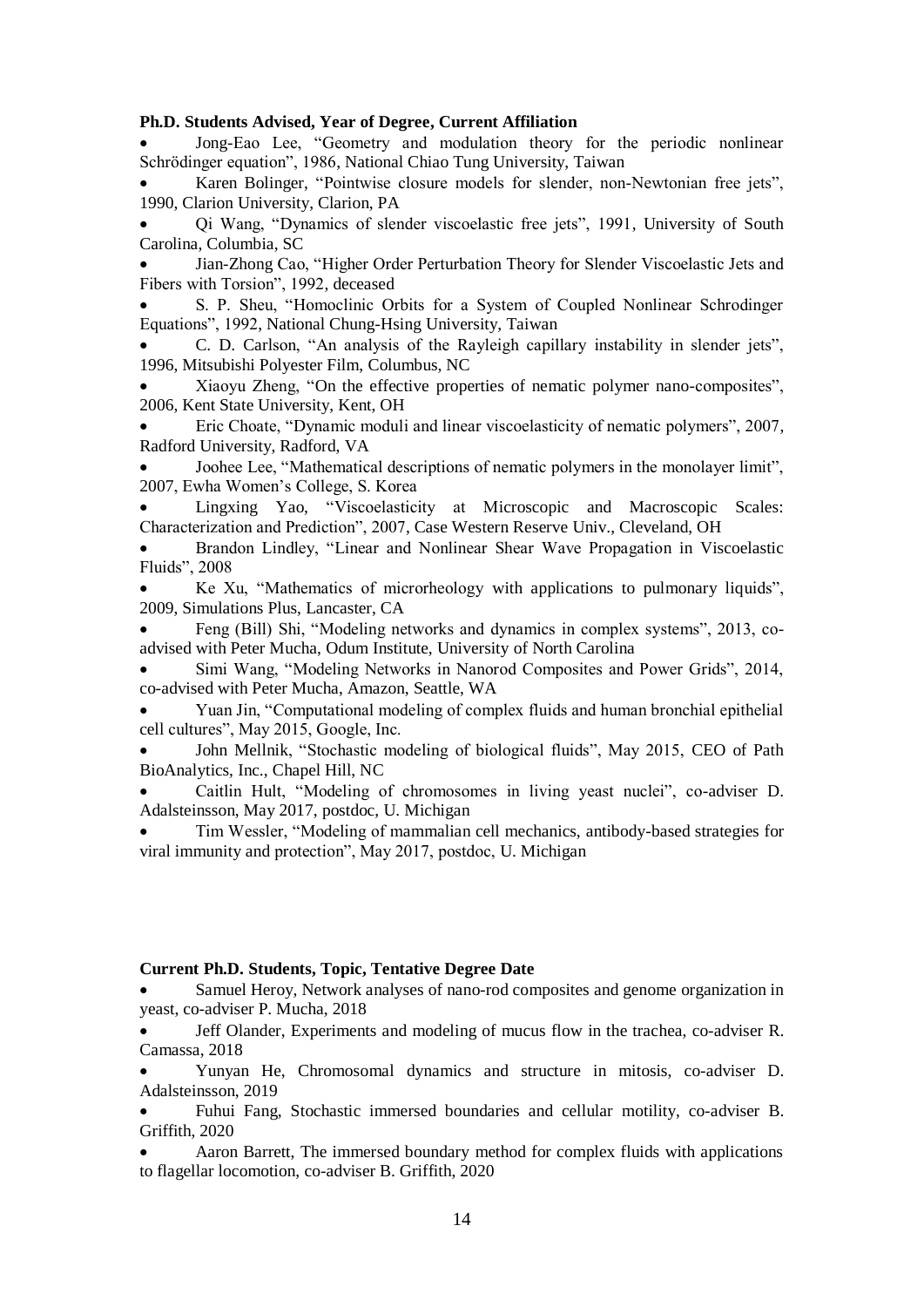## **M.S. Students at UNC-CH, advised or co-advised**

- Greg Robbins, 2002
- Alison Hall, 2003
- John Bakken, 2005
- Jessica Wehner, 2010
- Caitlin Hult, 2015
- Susan Kolim, 2017

# **Postdoctoral Scholars Supervised & Co-Supervised, Current Position**

- B. Maulik, Battelle Postdoctoral Fellowship, 1988-1990, unknown
- D. Muraki, AFOSR funding, 1990, Simon Fraser U.
- O. Wright, AFOSR funding 1991-1993, Cedarville U.
- B. Umarov, funded by Uzbek Academy of Science, 1990, Uzbekistan
- C. Goedde, Battelle Fellowship, NSF, 1990-1994, Depaul University
- J. Cao, AFOSR funding, 1992-1995, deceased
- H. Zhou, UNC and AFOSR funding, 1996-1999, Naval Postgraduate School
- T. Ueda, UNC and AFOSR funding, 1996-1997, private sector
- D. Anderson, UNC and AFOSR funding, 1997-1999, George Mason U.
- R. Zhou, UNC and AFOSR funding, 2001-2004, Old Dominion U.
- L. Lee, UNC Virtual Lung Project funding, 2003-2005, U. Wyoming
- Z. Cui, UNC and AFOSR funding, 2005-2007, Fayetteville State U.
- X. Zheng, NASA funding, 2006, Kent State U.
- C. Hohenneger, ARO funding, w/ P. Mucha, 2006-2007, U. Utah
- L. Yao, NIH and NSF funding, 2007-2008, Case Western Reserve U.
- J. Lee, ARO and UNC funding, 2007-2009, S. Korea
- X. Yang, AFOSR funding, 2007-2009, U. So. Carolina
- B. Lindley, NSF funding, summer of 2008, Daniel H. Wagner Associates
- E. Choate, NSF funding, 2009-2010, Radford U.
- P. Vasquez, NSF and DOE funding, 2010-2013, U. So. Carolina
- A. Chen, SAMSI and NIH funding, 2011-2015, General Electric, Inc.
- J. Zhao, NSF-NIH funding, w/ Q. Wang, U. So. Carolina, 2015-2017, Utah St.
- J. Newby, NSF-NIGMS, NC General Assembly, NIH STTR funding, 2015-present
- F. Xu, NSF-NIGMS & NC General Assembly funding, 2016-2017, Google, Inc.
- X. Cao, NSF-NIGMS, 2018-present

# **Undergraduate Honors Theses Advised**

- R. Waters, with E. T. Samulski, Electrospinning of Liquid Crystals, 2005
- B. Smith, Stress Filtering in Sheared Viscoelastic Layers and Hypotheses for Biological Relevance, 2007

# **Selected Presentations (2013 - present)**

• 2013, Defects in nematic polymer hydrodynamics, Isaac Newton Institute, Cambridge University, Mathematics of Liquid Crystals Program, Workshop on Symmetry, Bifurcation and Order Parameters, January 9

• 2013, The Virtual Lung Project at UNC, Department of Applied Mathematics, University of Colorado - Boulder, Distinguished Lecture Series, April 5

• 2013, Mathematical and Numerical Challenges in Living Biological Materials, International Conference on Numerical Analysis and Applied Mathematics, Rhodes, Greece, plenary, September 24

• 2013, The Virtual Lung Project at UNC, School of Mathematics Colloquium, University of Minnesota, Minneapolis, October 29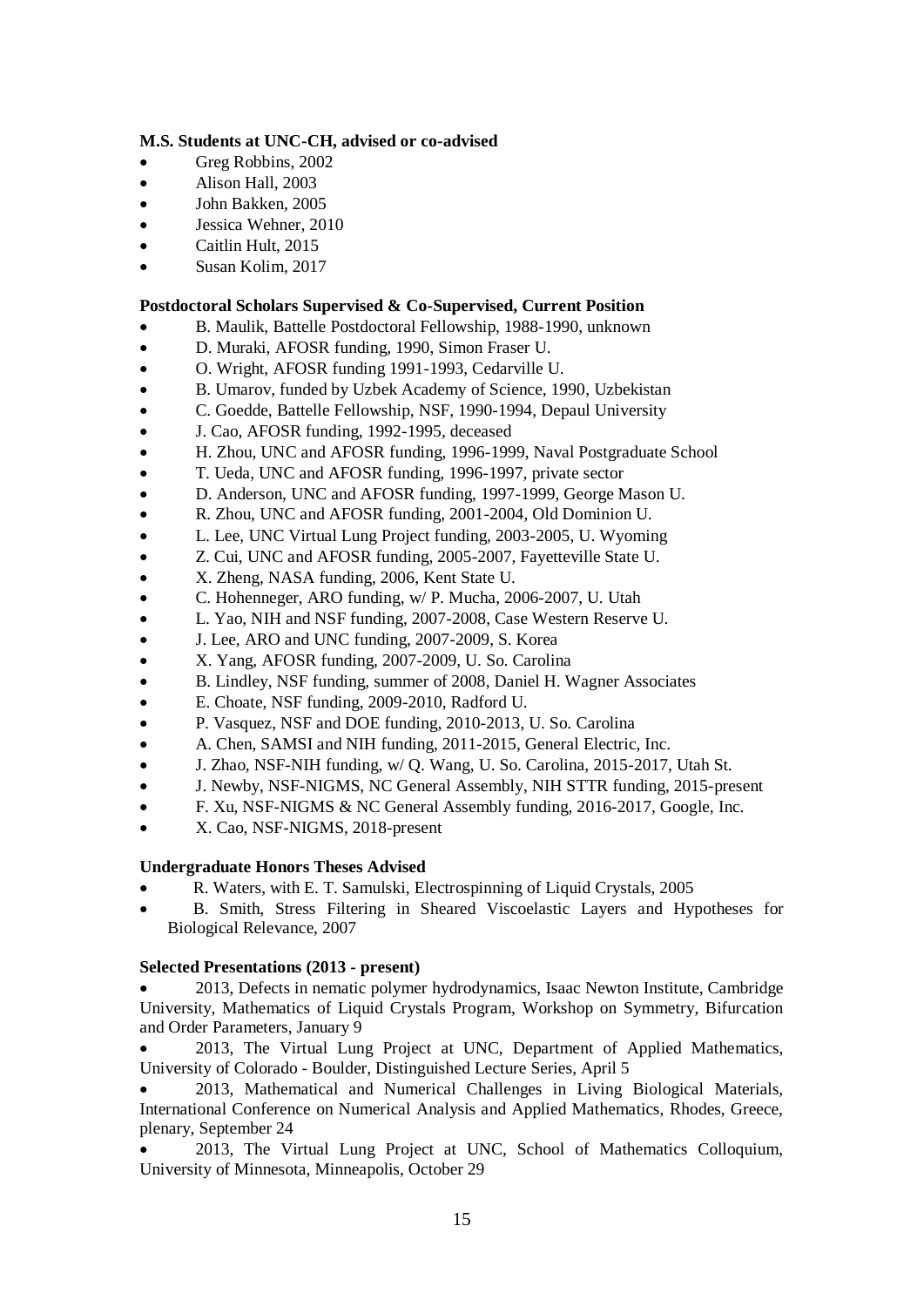• 2014, The Virtual Lung Project at UNC, Department of Mathematics and Statistics, Helen Barton Lecture Series, UNC Greensboro, April 21

• 2014, Nematic polymer hydrodynamics, Arizona Program in Applied Mathematics 35th Anniversary Workshop, Tucson, AZ, April 26

• 2014, Transient, often anomalous and heterogeneous, diffusive transport through Nature's favorite barrier fluid: Mucus, Frontier Probability Days Conference, Plenary Lecture, University of Arizona, Tucson, AZ, May 19

• 2014, Diffusive barriers in the human body: data and analysis, Beijing Computational Science Research Center, Beijing, China, May 30

• 2014, Active nano-rod dispersions, SIAM Annual Meeting, mini-symposium on Nonlinear Fluids, S. Walker and A. Salgado, organizers, Chicago, IL, July 8

• 2014, Nano-rod dispersion flows and induced material properties, AFOSR Computational Mathematics annual meeting, Arlington, VA, July 29

• 2014, Data-Driven Modeling of Living Cells and Mucus, invited address, Materials Research Society Fall Meeting, Boston, MA, Dec 2

• 2014, Rounded cell oscillations as a model system for understanding cellular mechanical-chemical processes, Materials Research Society Fall Meeting, Boston, MA, Dec 3

• 2015, Modeling mucus flow, Gordon Research Conference on Mucus and Cilia, Galveston, TX, Feb 10, plus 5 posters supporting the lecture

• 2015, Computational challenges in complex biological fluids, Tulane University, Scientific Computing around Louisiana workshop, plenary, March 21

• 2015, Mathematics of Living Fluids, American Mathematical Society Regional Meeting, plenary, Huntsville, AL, March 28

• 2015, Data-Driven Modeling of Living Fluids, Department of Mathematics, Applied Mathematics & Statistics, Case Western Reserve, Cleveland, OH, April 13

• 2015, The Virtual Lung Project at UNC, Origins Institute, Case Western Reserve University, Cleveland, OH, evening public lecture, April 14

• 2015, Mathematics of Complex Fluids either Living or Critical to Life, NYU Shanghai, International Conference on Mathematics of Nonlinearity in Neural and Physical Science, NYU Shanghai University, Shanghai, China, June 10

• 2015, Dynamic Organization of the Yeast Genome, Institute for Nonlinear Science, Shanghai Xiao Tong University, Shanghai, China, June 12

• 2015, Diffusion in Mucus is not Normal, even in Normals, Society for Mathematical Biology Annual Meeting, Atlanta, GA, July 2

• 2015, Quantification of anomalous diffusion in mucus: the miner's canary of human health, Workshop on Advances in Scientific Computing and Applied Mathematics,  $70<sup>th</sup>$ Birthday Celebration of Max Gunzburger, Las Vegas, NV, Oct 10

• 2015, Diffusive transport of particles in mucus, in sickness and in health, Daniel Inouye School of Pharmacy, Hilo, Hawaii, Dec 9

• 2015, Modeling the physical structure and function of living biological soft matter, PacifiChem 2015, Session on The Physical Structure & Function of Biological and Bioinspired Soft Matter, Honolulu, Hawaii, Dec 16

• 2016, Anomalous diffusion in mucus: signatures of health and disease, UC-Boulder, Computational Math Group, February 23, 2016

• 2016, Anomalous diffusion in mucus: signatures of health and disease, Colorado School of Mines, Applied Mathematics and Statistics, February 26, 2016

• 2016, Dynamic Organization of DNA in Living Yeast, Lecture 1 (Colloquium) of the Magnus Lectures, Department of Mathematics, Colorado State University, April 4

• 2016, The Virtual Lung Project at UNC, Lecture 2 (Public) of the Magnus Lectures, Department of Mathematics, Colorado State University, April 5

• 2016, Transient Anomalous Diffusion in Mucus Gels and Other Biological Fluids, Lecture 3 (Technical) of the Magnus Lectures, Department of Mathematics, Colorado State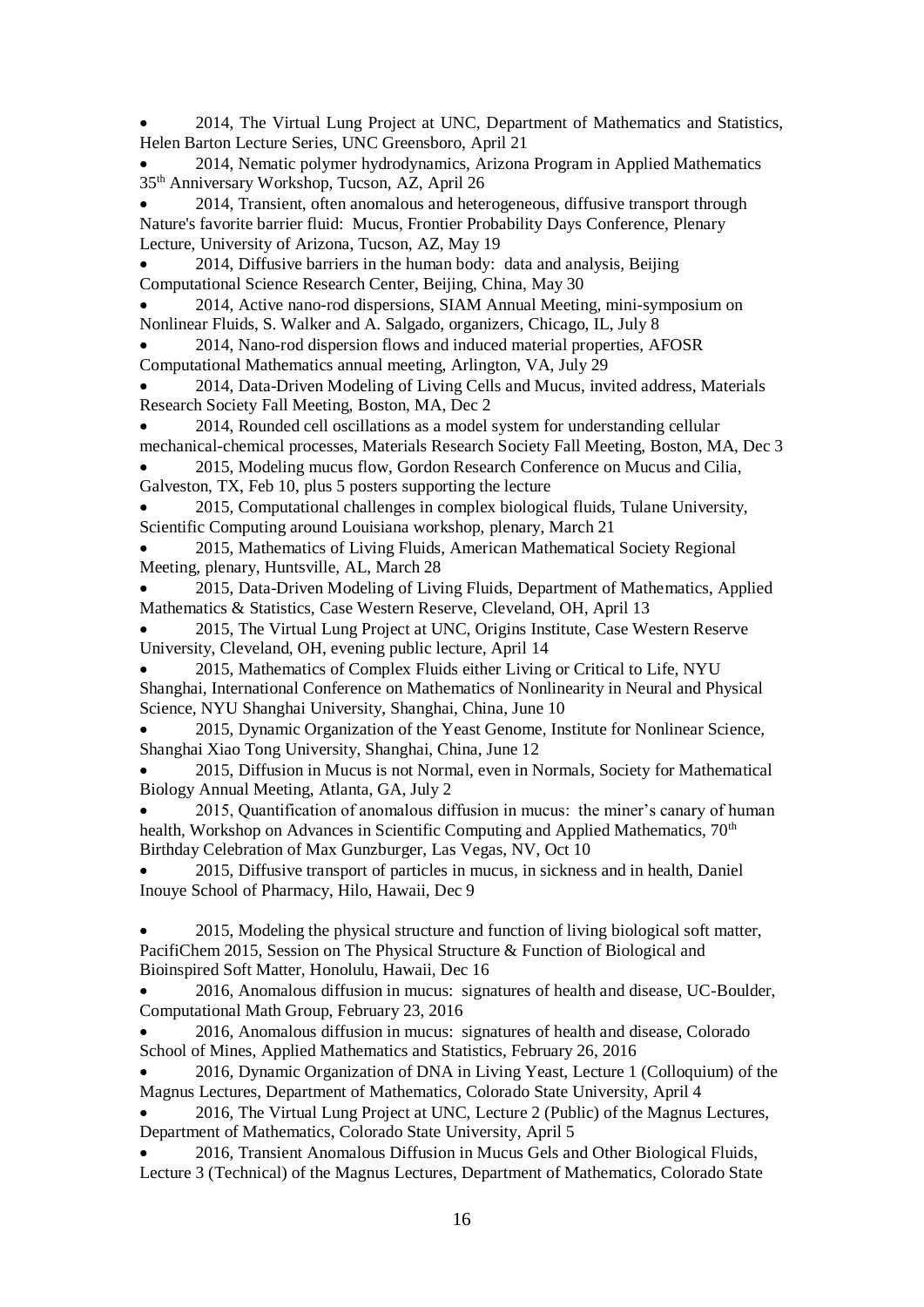University, April 6

• 2016, Mucus Microrheology as an Assay for Disease Progression & Drug Treatment, Minisymposium on Modeling, Analysis, and Simulations of Biological Complex Fluids, Philadelphia, PA, May 8

• 2016, Human Lung Mucus Rheology at Microscopic and Macroscopic Scales: Implications for Flow Modeling & Simulations, SIAM Mathematical Aspects of Material Sciences, Minisymposium on Soft Matter & Complex Biological Systems, Philadelphia, PA, May 9

• 2016, Microscale Heterogeneity and Equilibrium Viscoelasticity of Biological Hydrogels, Kimberly Clark Corporation, Appleton, WI, December 8

• 2017, Molecular-to-micron scale experiments and the role of mathematics in "big data to knowledge" in biology and biomedicine, SIAM Southeastern Regional Conference, Florida State University, Tallahassee, FL, plenary lecture, March 18

2017, Mathematics exploits in experimental biology  $\&$  personalized medicine, BAMM (Biology and Medicine Through Mathematics) Conference, Virginia Commonwealth University, Richmond, VA, plenary lecture, May 18

• 2017, "If I give you a bucket of mucus, what experiments would you perform to characterize and model it?", Recent Advances in Nonlinear Waves, A conference in honor of Harvey Segur's 75<sup>th</sup> birthday, U. Washington, Seattle, WA, August 2

• 2018, Lecture Series on Advances in Lung Biology, International School on Computational Principles to Organize Complexity: Success Stories in Quantitative Biology, Lecture 1: "Mucus is hot": micro and macro rheology of mucus are bellwethers of pulmonary health; Lecture 2: "Weak beats strong": a paradigm of molecular kinetics in biology; Lecture 3: "Weak beats strong": a paradigm of molecular kinetics in biology, Organizers: A. Seminara, C. Rycroft, T. Fai, M. Neri, Nice, France, June 25-29

• 2018, "An emerging paradigm of biological materials: the power and diversity of weak adhesion", SIAM Conference on Mathematical Aspects of Materials Science, Portland, OR, plenary lecture, July 9-13

# **Professional Activities and Service (Recent)**

- External Advisory and Review Board, South Carolina Project on Organ Biofabrication, NSF-NIH funded, 2009-2016; Chair, 2010-2016
- Chair of the External Advisory and Review Board, Materials Assembly and Design Excellence in South Carolina (MADE in SC), 09/01/17 – present
- Co-Director, UNC Institute for Advanced Materials, Nanoscience & Technology, 2002- 2012; Interim Director, Fall 2012-January 2013.
- Chair, SIAM Activity Group on the Life Sciences, Jan 2013 Dec 2014
- Steering Committee, UNC Center Cancer Nanotechnology Excellence, 2010-2014
- Scientific Advisory Committee, NSF-Mathematical Biosciences Institute (MBI), The Ohio State University, Columbus, OH, 2011-2013
- External Advisory Committee, Institute for Applied Mathematics and Computational Science, Texas A&M University, 2009-2012
- Scientific Advisory Board, Interdisciplinary Mathematics Institute, the University of South Carolina, College of Arts and Sciences, 2010-2014
- Associate Editor for SIAM Journal on Applied Mathematics, 2000-2015
- Associate Editor for Continuum Mechanics & Thermodynamics, 2003-
- Editorial Board of Communications in Applied Mathematics and Computational Science, 2007-
- Editorial Board of Journal of Non-Newtonian Fluid Mechanics, 2010-
- Editorial Board of Advances in Computational Mathematics, 2014-2016
- Organizing Committee, SIAM Conference on the Life Sciences, San Diego, CA, August 7-11, 2012
- Co-Chair, Organizing Committee, Workshop on Cilia- and Flagella-Induced Fluid